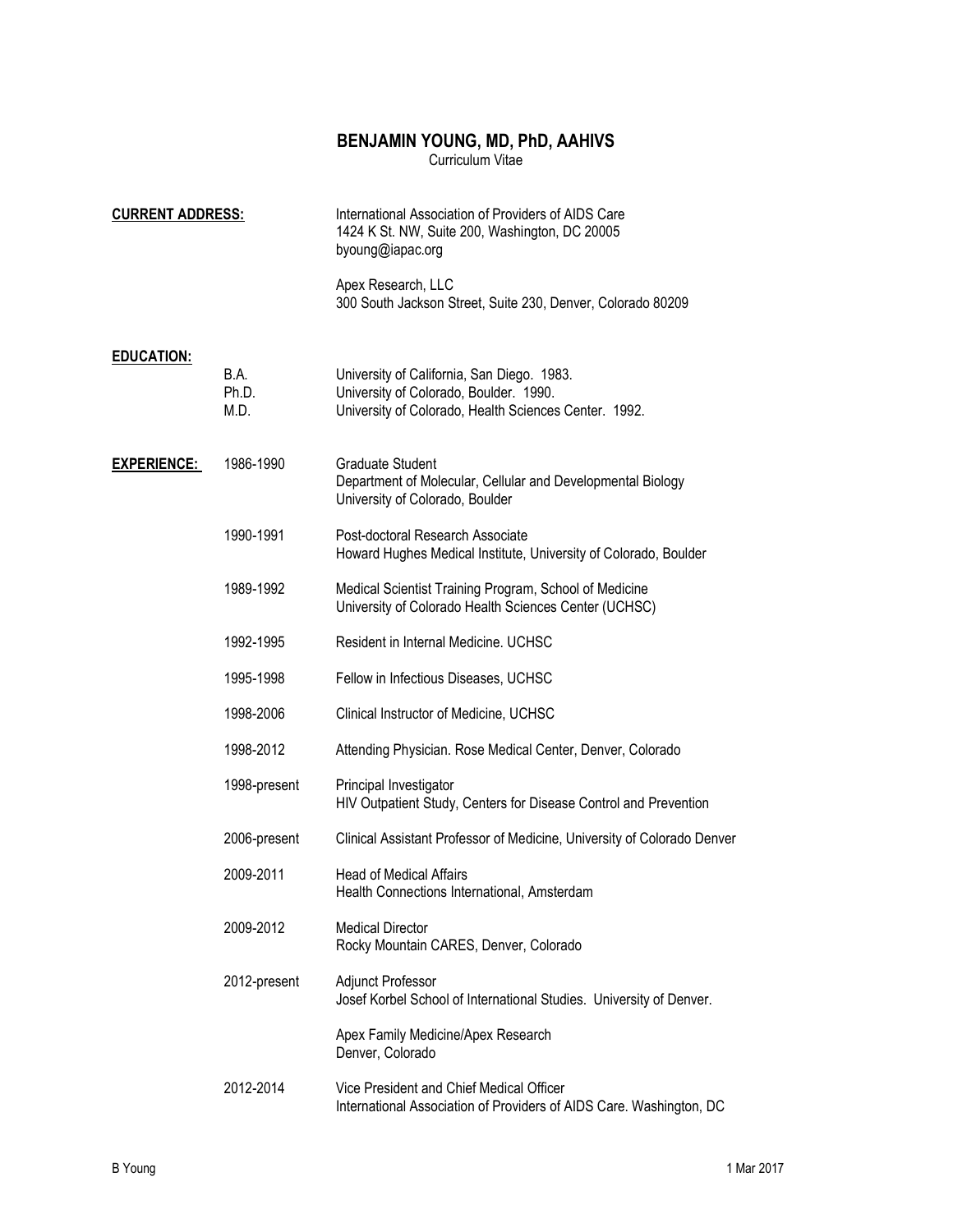2014-present Senior Vice President and Chief Medical Officer International Association of Providers of AIDS Care. Washington, DC

### HONORS AND AWARDS:

| 1981-1982 | President's Undergraduate Fellow, University of California.            |
|-----------|------------------------------------------------------------------------|
| 1982-1983 | Departmental Honors and Distinction                                    |
|           | Department of Biology, University of California, San Diego             |
| 1987-1988 | University Fellow, University of Colorado                              |
| 1990-1992 | Fellow, Medical Scientist Training Program. University of Colorado     |
| 1992      | Graduation with Honors. School of Medicine. University of Colorado.    |
| 2002-2006 | "Denver's Top Doctors". 5280 Magazine, Denver, Colorado.               |
| 2005      | Outstanding HIV/AIDS Clinician. The Body.com HIV Leadership Award.     |
| 2006      | "Hero" of Project Results Colorado for work on the global HIV epidemic |
| 2011      | Peak Performers Award for Excellence in Infectious Diseases.           |
|           | Rocky Mountain Hospital Medicine Symposium                             |
| 2012      | "Clinical Academic Publication Award", University of Colorado          |
| 2016      | "IAPAC 150", Geneva, Switzerland                                       |

#### HONORARY SOCIETIES:

Alpha Omega Alpha

## PROFESSIONAL SOCIETIES:

 Infectious Disease Society of America HIV Medicine Association American Academy of HIV Medicine International AIDS Society International Association of Physicians in AIDS Care

# LICENSURE:<br>Colorado

(#34102; expires 30 April 2019)

# CERTIFICATION:

| Internal Medicine   | (1997)         |
|---------------------|----------------|
| Infectious Diseases | (2000)         |
| HIV Medicine        | (2004- AAHIVM) |

## PROFESSIONAL SERVICE:

| 1998-2002 | Institutional Research Review Board<br>Infection Control Committee<br>Rose Medical Center, Denver, CO.                                                                                                                                                |
|-----------|-------------------------------------------------------------------------------------------------------------------------------------------------------------------------------------------------------------------------------------------------------|
| 2005-2006 | Basic Antiretroviral Therapy Course; Advanced ART and<br>Physician Faculty.<br>Opportunistic Infection Course. AIDS Knowledge Hub. Kiev, Ukraine.<br>American International Health Alliance, International Association of Physicians in AIDS<br>Care. |
|           | Co-director. Tuberculosis and HIV Treatment Training course. St Petersburg, Russia.<br>American International Health Alliance; USAID                                                                                                                  |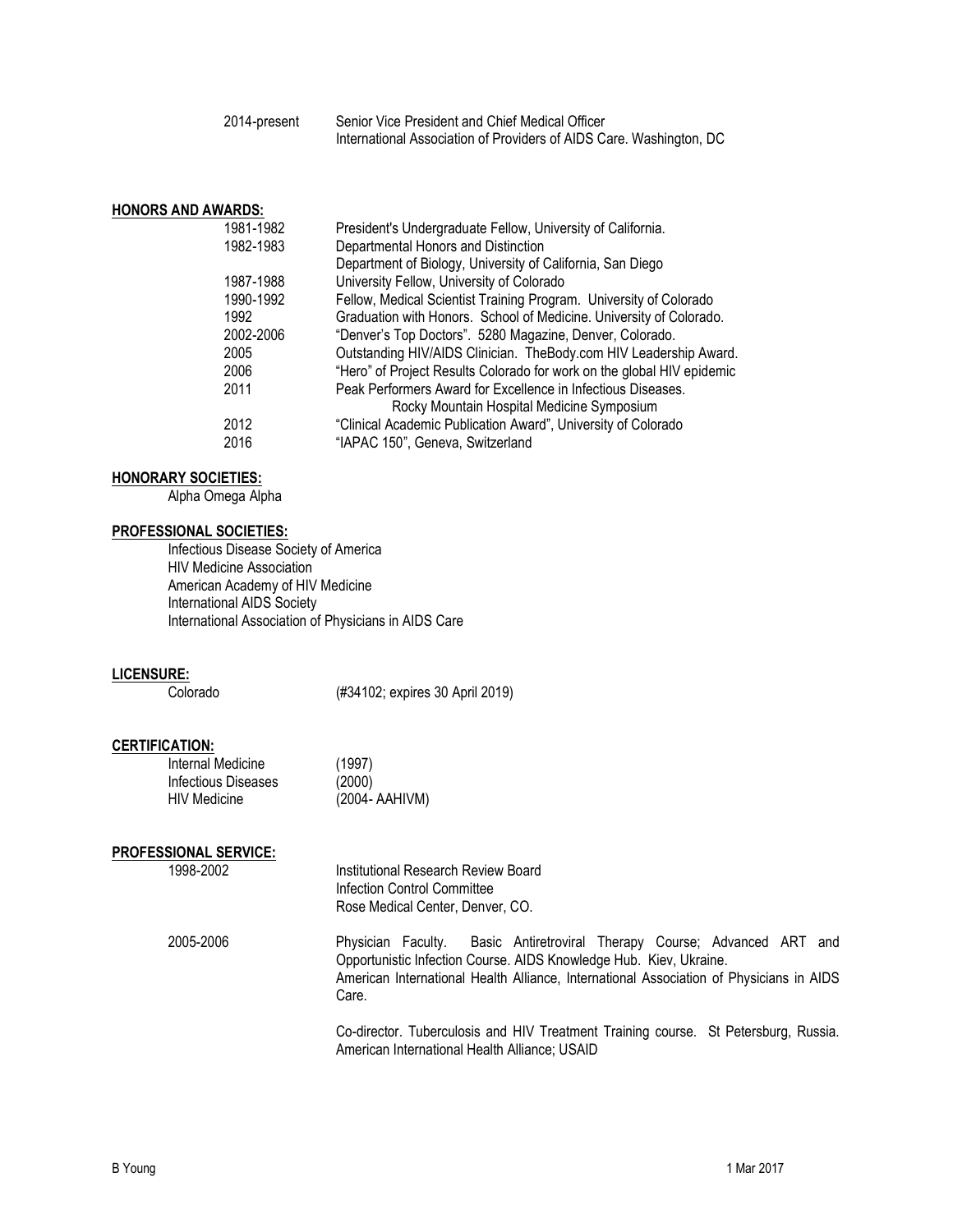|              | Co-director. Advanced HIV Therapy Training Course. AIDS Knowledge Hub. St<br>Petersburg, Russia. American International Health Alliance, International Association of<br>Physicians in AIDS Care.                                |
|--------------|----------------------------------------------------------------------------------------------------------------------------------------------------------------------------------------------------------------------------------|
| 2006         | Co-Chief Editor, Fundamentals of HIV Medicine. American Academy of HIV Medicine                                                                                                                                                  |
| 2007         | Physician Faculty. Workshop on antiretroviral therapy, curriculum development. Moscow<br>City AIDS Center, Russia. American International Health Alliance                                                                        |
|              | Physician Faculty. On-site mentoring, antiretroviral therapy. Dnepropetrovsk Oblast,<br>Ukraine. American International Health Alliance, Clinton Foundation                                                                      |
| 2008         | International Faculty. HIV Professional Development Workshop series.<br>Moscow,<br>Russia. [Russian Ministry of Health, USAID, GlaxoSmithKline]                                                                                  |
|              | Co-Director. Advanced Antiretroviral Therapy and Training of Trainers Course. Central<br>Asian AIDS Control Project. Tashkent, Uzbekistan.                                                                                       |
|              | Training of Trainers Course. Central Asian AIDS Control Project.<br>Co-Director.<br>Samarkand, Uzbekistan.                                                                                                                       |
| 2009-2011    | Head of Medical Affairs, Health Connections International.<br>Amsterdam, The<br>Netherlands.                                                                                                                                     |
| 2009-2012    | Founder and Medical Director, Rocky Mountain CARES. Denver, Colorado.                                                                                                                                                            |
| 2010-2012    | International Faculty. HIV Professional Development Workshop series.<br>Saint Petersburg, Moscow and Irkutsk, Russia. [American International Health Alliance,<br>Russian Federation Ministry of Health, USAID, Viiv Healthcare] |
| 2012         | Co-Chief Editor, 2012 Fundamentals of HIV Medicine. American Academy of HIV<br>Medicine                                                                                                                                          |
|              | Scientific Advisory Board, 2012 National Summit on HIV and Viral Hepatitis Diagnosis,<br>Prevention and Access to Care. Washington DC.                                                                                           |
| 2013-present | Medical Editor, Journal of the International Association of Physicians in AIDS Care                                                                                                                                              |
|              | Medical Consultant, AIDSInfoNet.org                                                                                                                                                                                              |
| 2015-present | HIV Clinical Guidelines Development Group. World Health Organization. HIV/AIDS<br>Department, Geneva, Switzerland.                                                                                                               |
| 2015         | Treatment Section Chief, International Advisory Panel on HIV Care Continuum<br>Optimization. International Association of Providers of AIDS Care.                                                                                |
| 2016         | Lead author, United Nations Joint Programe on HIV/AIDS (UNAIDS) Task Shifting<br>Initiative                                                                                                                                      |
| 2016-2017    | HIV Prevention Work Group. Colorado Department of Public Health and Environment                                                                                                                                                  |
|              | Principle, Global Consensus Statement on the Science of HIV in the<br>Context of the Criminal Law, 2017. With United Nations Joint Programme on HIV/AIDS<br>(UNAIDS), International AIDS Society                                 |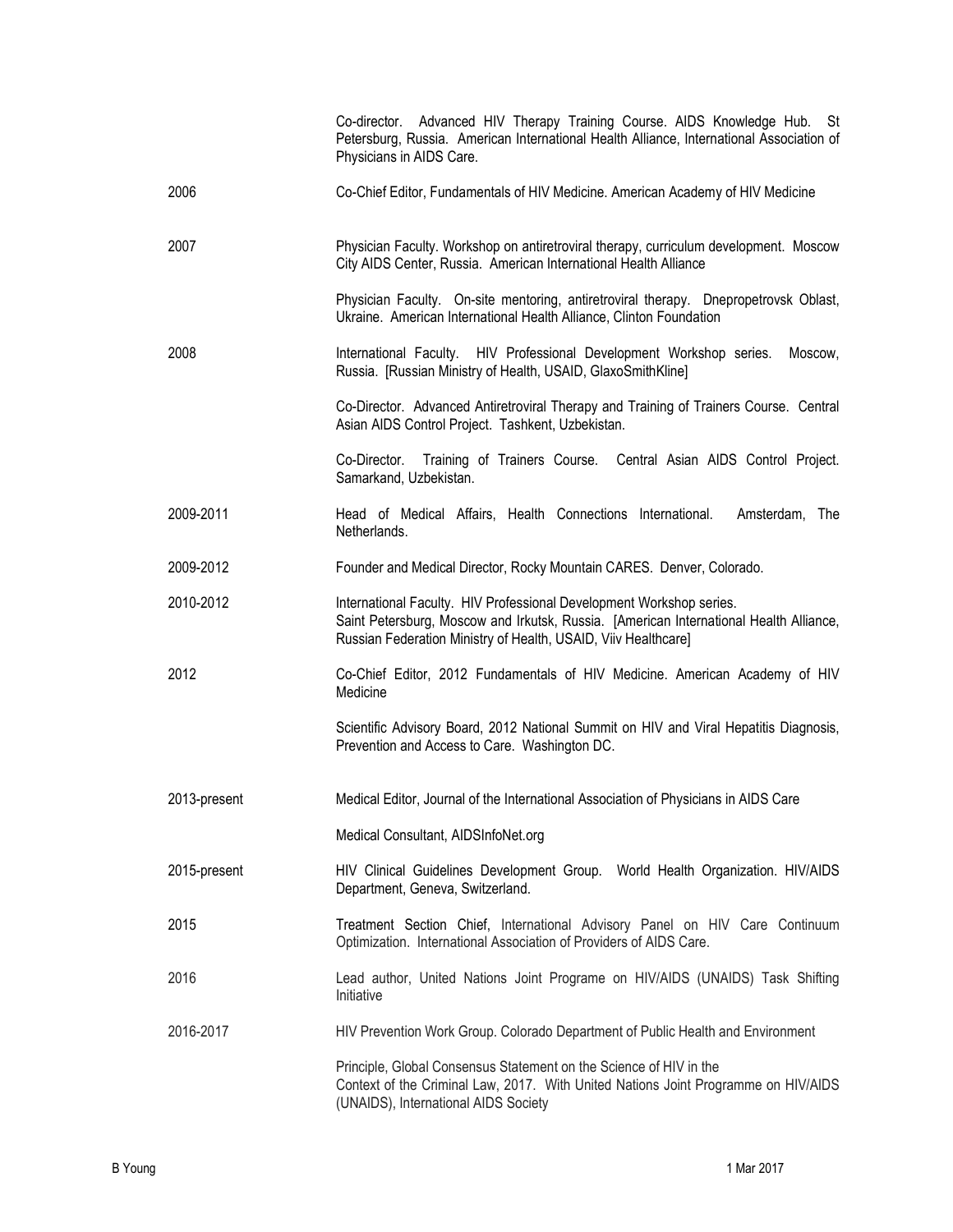# $REVIEWER1.2.$ </u>

- 1. Journal of the International Association of Providers of AIDS Care
- 2. Journal AIDS<br>3. Lancet Infection
- 3. Lancet Infectious Diseases<br>4. PLoS One
- 4. PLoS One<br>5. Antiviral Th
- 5. Antiviral Therapy<br>6. Journal of Antimic
- 6. Journal of Antimicrobial Chemotherapy<br>7. Clinical Infectious Diseases
- 7. Clinical Infectious Diseases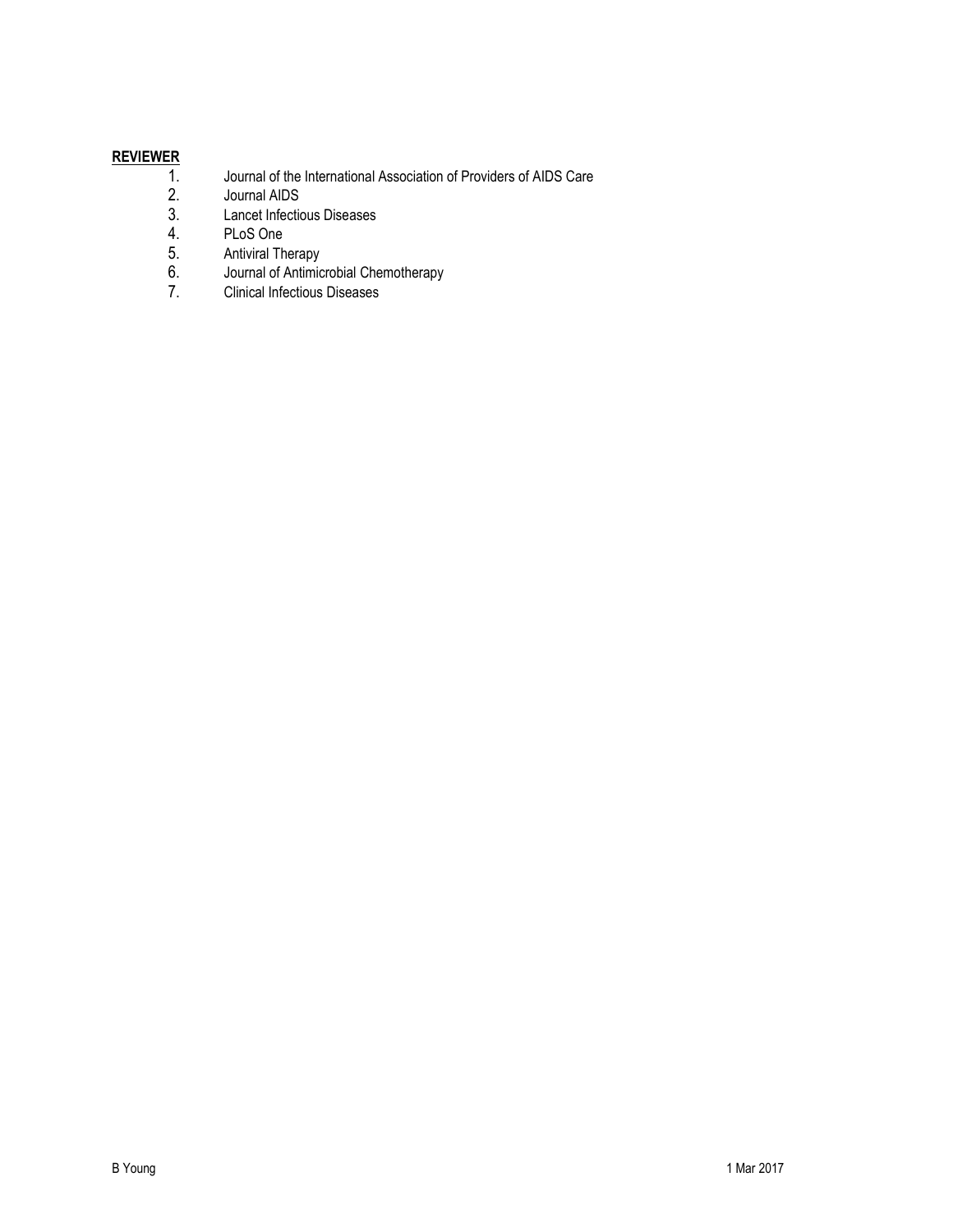### PEER REVIEWED PUBLICATIONS:

- 1. ME King, A Naporn, B Young and SB Howell. 1984. Modulation of cytarabine uptake and toxicity by dipyridamole. Cancer Treat. Rep. 68, 361-366.
- 2. TC Chan, B Young, ME King, R Taetle and SB Howell. 1985. Modulation of the activity of PALA by dipyridamole. Cancer Treat. Rep. 69, 425-430.
- 3. GA Freyer, J Arenas, KK Perkins, HM Furneaux, L Pick, B Young, R Roberts, and J Hurwitz. 1987. In vitro formation of a lariat structure containing a G<sup>2'-5'</sup>-G linkage. J. Biol. Chem. 262, 4267-4273.
- 4. B Young and TR Cech. 1989. Specificity for 3'-5'-linked substrates in RNA-catalyzed RNA polymerization. J. Mol. Evol. 29, 480-485.
- 5. B Young and B Hicke. 1990. Delta virus as a cleaver. Nature 343, 28.
- 6. B Young. 1990. Enzyme-substrate interactions in the catalytic RNA from Tetrahymena thermophila. Ph.D. thesis, University of Colorado, Boulder, Colorado.
- 7. B Young, D Herschlag and TR Cech. 1991. Mutations in a nonconserved sequence of the Tetrahymena ribozyme increase activity and specificity. Cell 67, 1007-1019.
- 8. JD Bisognano, B Young, JM Brown, EA Gill, FC Fang, LS Zisman. 1997. Diverse presentations of aberrant origin of the right subclavian artery: two case reports. Chest 112, 1693-1697.
- 9. B Young, S Johnson, M Bakhtiari, D Shugarts, R Young, DR Kuritzkes. 1998. Resistance mutations in protease and reverse transcriptase genes of HIV-1 isolates from patients failing combination antiretroviral therapy. J Inf Dis, 178: 1497-1501.
- 10. B Young, DR Kuritzkes. 1999. Reply to Monno, et al. J Inf Dis.180:570-1.
- 11. DR Kuritzkes, A Sevin, Young B, M Bakhtiari, M St. Clair, E Connick, A Landay, J Spritzler, H Kessler, MM Lederman for the ACTG 315 protocol team. 2000. Effect of zidovudine resistance mutations on virologic response to treatment with zidovudine-lamivudine-ritonavir: Genotypic analysis of human immunodeficiency virus type 1 isolates from AIDS Clinical Trials Group Protocol 315. J Inf Dis. 181: 491-7.
- 12. KA Lichtenstein, D Ward, AC Moorman, KM Delaney, B Young, FJ Palella, K Wood, S Holmberg and the HOPS Investigators. 2001. Clinical assessment of HIV-associated lipodystrophy in an ambulatory population. AIDS. 2001 Jul 27; 15(11):1389-98.
- 13. ER Brown, S MaWhinney, RH Jones, K Kafadar, B Young. 2001. Improving the fit of bivariate splines when estimating longitudinal immunological and virological markers in HIV patients with individual antiretroviral treatment strategies. Statistics in Med 20: 2489-2504.
- 14. B Young, M Fischl, HM Wilson, et al. 2002. Open-label study of a twice-daily indinavir 800 mg/ ritonavir 100 mg regimen in protease inhibitor-naïve HIV–infected adults. J Acquir Immune Defic Syndr; 31: 478-82.
- 15. GA McComsey, JS Huang, I Woolley, B Young, PE Sax, M Gerber, S Swindells, H Bonilla, G Gopalakrishnan. 2004. Fragility fractures in HIV-infected subjects: an area for improvement. J Int Assoc Physicians AIDS Care (Chic Ill). 2004 Jul-Sep;3(3):86-91.
- 16. T Hawkins, C Geist, B Young, A Giblin, R Mercier, K Thornton, R Haubrich. 2005. Efavirenz (EFV) induced CNS side effects persist for one year compared to protease inhibitors (PIs). HIV Clin Trials. 2005 Jul-Aug; 6(4):187-96.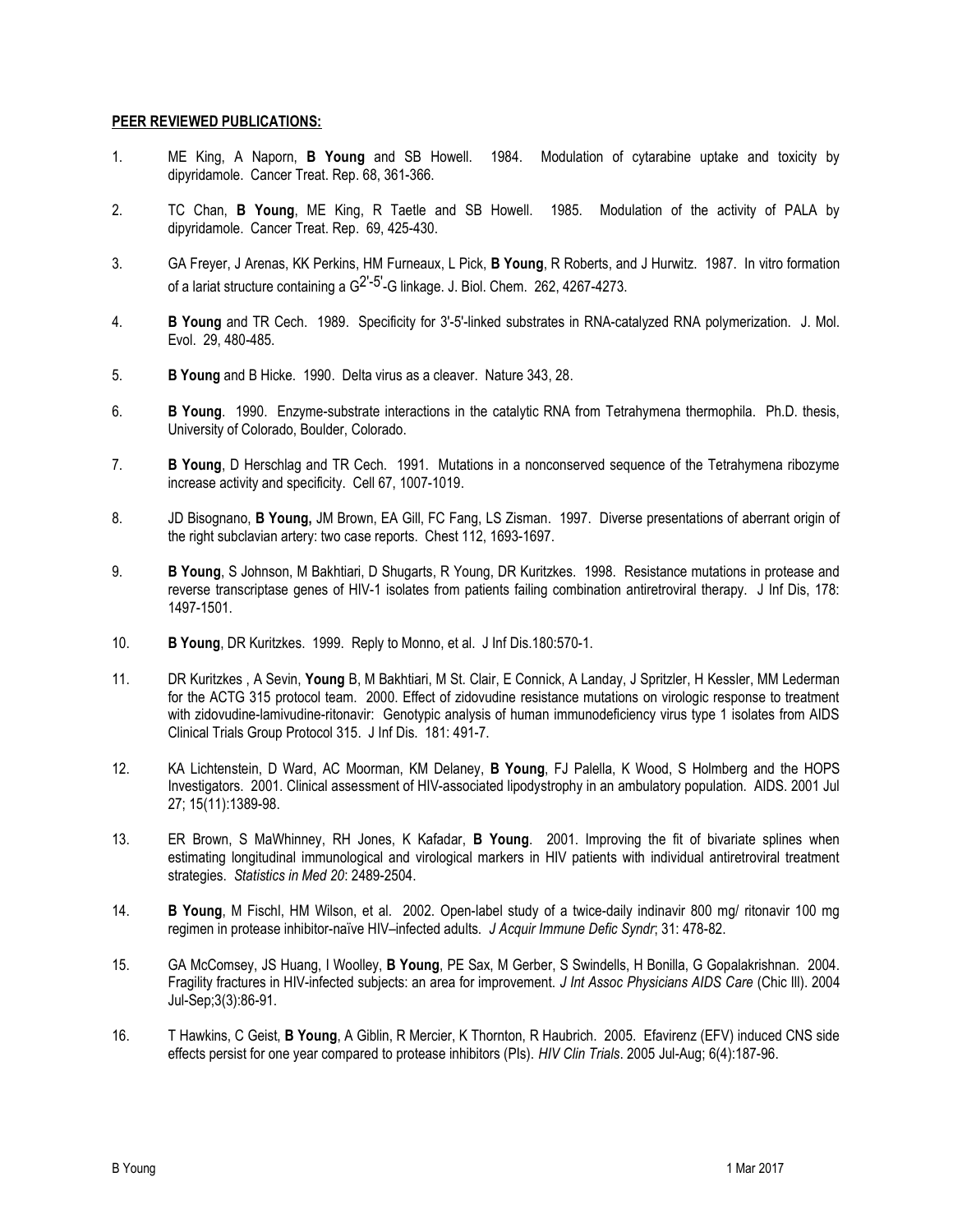- 17. JE Gallant, AE Rodrigquez, W Weinberg, B Young, D Berger, ML Lim, Q Liao, L Ross, J Johnson, MS Shaefer. 2005. Early Virologic Nonresponse to Tenofovir, Abacavir, and Lamivudine in HIV-Infected Antiretroviral-Naive Subjects. J Infect Dis. 2005 Dec 1;192(11):1921-30. Epub 2005 Oct 25.
- 18. B Young, C Armon, R Baker, P Wiedle, A Moorman, K Wood, and the HIV Outpatient Study (HOPS) Investigators. 2006. Long-term assessment of the safety and tolerability of didanosine combined with tenofovir DF in ambulatory HIV-1 infected adult individuals. AIDS Patient Care and STDs. 20 (4); 238-244.
- 19. J Eron, P Yeni, J Gathe, V Estrada, E DeJesus, S Staszewski, P Lackey, K Katlama, B Young, L Yau, D Sutherland-Philips, P Wannamaker, C Vavro, L Patel, J Yeo, M Shaefer. The KLEAN Study: fosamprenavir/ritonavir versus lopinavir/ritonavir, each in combination with the abacavir/lamivudine tablet, for the initial treatment of HIV infection over 48 weeks. Lancet. 2006.
- 20. K Buchacz, B Young, RK Baker, A Moorman, JS Chmiel, KC Wood, JT Brooks for the HOPS Investigators. 2006. Renal function in patients receiving tenofovir with ritonavir/lopinavir or ritonavir/atazanavir in the HIV Outpatient Study (HOPS) cohort. J Acquire Immune Defic Syndr 43(5): 626-628.
- 21. B Young, K Buchacz, RK Baker, A Moorman, JS Chmiel, KC Wood, JT Brooks for the HOPS Investigators. 2007. Renal function in tenofovir–exposed and –unexposed patients receiving highly active antiretroviral therapy (HAART) in the HIV Outpatient Study (HOPS) cohort. J Int Assoc Physicians AIDS Care. 2007: 6 (3): 178-187.
- 22. HY Huang, ES Daar, P Sax, B Young, P Cook, P Benson, C Cohen, A Schribner, H Hu. 2008. The Prevalence of Transmitted Antiretroviral Drug Resistance in Treatment Naïve Patients and Factors Influencing First-Line Treatment Regimen Selection. HIV Medicine 9: 285-293.
- 23. B Young, K Squires, P Patel, E DeJesus, N Bellos, D Berger, DH Sutherland Phillips, Q Liao, M Shaefer, P Wananmaker. 2008. First large, multicenter, open-label study utilizing HLA-B\*5701 screening for abacavir hypersensitivity in North America. AIDS. 22:1673-1681.
- 24. J Winston, G Deray, T Hawkins, L Szczech, C Wyatt and B Young. Kidney disease in patients with HIV infection and AIDS. Clin Infect Dis. 2008; 47: 1449-1457
- 25. J Campbell, B Young. Utilization of screening colonoscopy in ambulatory HIV-infected patients. J Int Assoc Physicians AIDS Care. 2008 Dec;7(6):286-288. Epub 2008 Nov 17
- 26. E DeJesus, B Young, JO Morales Ramirez, L Sloan, DJ Ward, JF Flaherty, R Ebrahimi, J-F Maa , K Reilly, J Ecker, D McColl, D Seekins, JA Farajallah. Simplification of Antiretroviral Therapy (ART) with Efavirenz (EFV)/Emtricitabine (FTC)/Tenofovir DF (TDF) Single-Tablet-Regimen vs. Continued Unmodified ART in Virologically-Suppressed, HIV-1- Infected Patients. J Acquir Immune Defic Syndr. 2009 Jun 1;51(2):163-74.
- 27. B Young, K Buchacz, RK Baker, A Moorman, JS Chmiel, KC Wood, JT Brooks for the HOPS Investigators. 2009. Renal function in patients with pre-existing renal disease receiving tenofovir-containing HAART in the HIV Outpatient Study (HOPS) cohort. AIDS Patient Care STDS. 2009 Aug;23(8):589-92.
- 28. J Gray, B Young. Acute onset insomnia associated with the initiation of raltegravir: a report of two cases and literature review. 2009. AIDS Patient Care and STDs. 2009 Sep; 23(9):689 -90.
- 29. Eron JJ, Young B, Cooper DA, Youle M, Dejesus E, Andrade-Villanueva J, Workman C, Zajdenverg R, Fätkenheuer G, Berger DS, Kumar PN, Rodgers AJ, Shaughnessy MA, Walker ML, Barnard RJ, Miller MD, Dinubile MJ, Nguyen BY, Leavitt R, Xu X, Sklar P; SWITCHMRK 1 and 2 investigators. Switch to a raltegravir-based regimen versus continuation of a lopinavir-ritonavir-based regimen in stable HIV-infected patients with suppressed viraemia (SWITCHMRK 1 and 2): two multicentre, double-blind, randomised controlled trials. Lancet. 2010 Jan 30;375(9712):396-407. Epub 2010 Jan 12.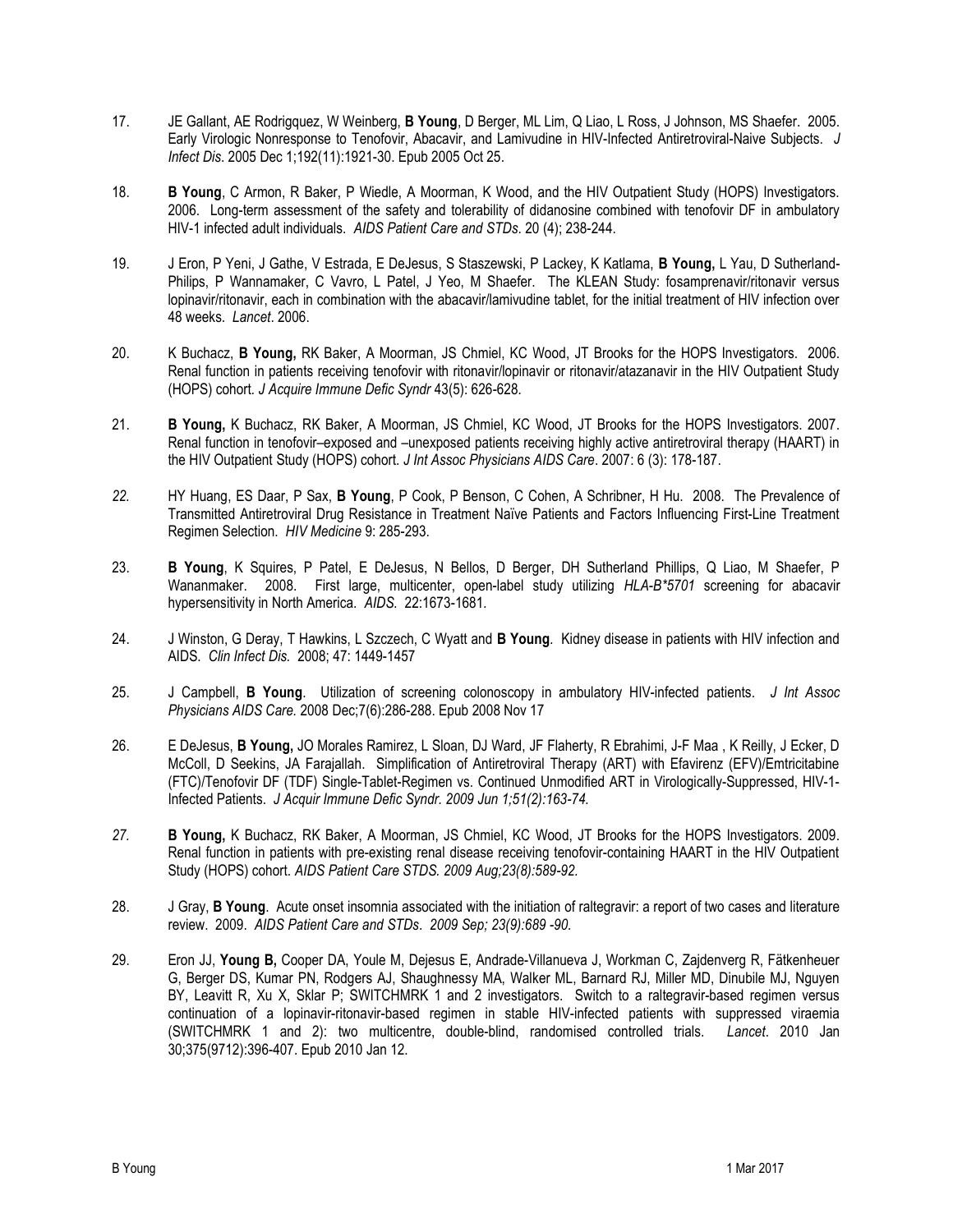- 30. Buchacz K, Baker RK, Young B, Brooks JT; the HIV Outpatient Study (HOPS) Investigators. Changes in the Use of HIV Antiretroviral Resistance Testing in a Large Cohort of U.S. Patients, 1999 to 2006. J Acquir Immune Defic Syndr. 2010 Apr;53(5):625-32.
- 31. Squires KE, Young B, Dejesus E, Bellos N, Murphy D, Sutherland-Phillips DH, Zhao HH, Patel LG, Ross LL, Wannamaker PG, Shaefer MS, ARIES Study Team. Safety and efficacy of a 36-week induction regimen of abacavir/lamivudine and ritonavir-boosted atazanavir in HIV-infected patients. HIV Clin Trials. 2010 Mar-Apr;11(2):69- 79.
- 32. Squires KE, Young B, DeJesus E, Bellos N, Murphy D, Sutherland-Phillips DH, Zhao HH, Patel LG, Ross LL, Wannamaker PG, Shaefer, MS for the ARIES study team. Similar efficacy and tolerability of atazanavir (ATV) compared to atazanavir/ritonavir (ATV/RTV, r), each with abacavir/lamivudine (ABC/3TC) after initial suppression with ABC/3TC + ATV/r in HIV-infected patients. AIDS. 2010 Jul 5. [Epub ahead of print]; 2010 Aug 24;24(13):2019-2027.
- 33. Campbell JL, Ruano AL, Samayoa, B, Estrada Muy DL, Arathoon E, Young B. Adherence to antiretroviral therapy in an urban, free-care HIV clinic in Guatemala City, Guatemala. J Int Assoc Physicians AIDS Care. 2010 Nov 12. [Epub ahead of print]. 9(6):360-395.
- 34. B. Young, T. Vanig, E. DeJesus, T. Hawkins, M. St. Clair, L. Yau, B. Ha, and the SHIELD study team. A Pilot Study of Abacavir/Lamivudine and Raltegravir in Antiretroviral-Naïve HIV-1 Infected Patients: 48-Week Results of the SHIELD Trial. HIV Clinical Trials. 2010. 11(5): 260-269
- 35. C Cohen, E Dejesus, A Lamarca, B Young, L Yau, L Patel, C Vavro, MB Wire, P Wannamaker, M Schaefer. Similar virologic and immunologic efficacy with fosamprenavir boosted with 100 mg or 200 mg of ritonavir in HIV-infected patients: results of the LESS Trial. HIV Clinical Trials. 2010. 11(5): 239-247.
- 36. B Young, C Dao, K Buchacz, R Baker, JT Brooks. Higher and Increasing Rates of Fracture among HIV-infected Persons in the HIV Outpatient Study (HOPS) Compared to the General U.S. Population, 1994-2008. Clin Infect Dis. 2011 Apr; 52(8):1061-1068. Epub 2011 Mar 10.
- 37. B Young, S Fransen, KS Greenberg, A Thomas, S Martens, M St Clair, CJ Petropoulos, B Ha. Transmission of integrase strand-transfer inhibitor, multi-drug resistant HIV-1: Case report and natural history of response to raltegravircontaining antiretroviral therapy. Antivir Ther. 2011;16(2):253-6.
- 38. JJ Eron, JK Rockstroh, J Reynes, J Andrade-Villanueva, JV Ramalho-Madruga, L-G Bekker, B Young, C Katlama, JM Gatell-Artigas, JR Arrivas, M Nelson, H Campbell, J Zhao, AJ Rodgers, ML Rizk, L Wenning MD Miller, D Hazuda, MJ DiNubile, R Leavitt, R Isaacs, MN Roberson, P Sklar, BY Nguyen. QDMRK investigators. Raltegravir once daily or twice daily in previously untreated patients with HIV-1: a randomized, active-controlled, phase 3 non-inferiority trial. Lancet Infect Dis. 2011 Dec;11(12):907-15. Epub 2011 Sep 18.
- 39. B. Young, T. Vanig, E. DeJesus, T. Hawkins, M. St. Clair, B. Stancil, B. Ha, and the SHIELD study team. 96-Week Results of a Pilot Study of Abacavir/Lamivudine and Raltegravir in Antiretroviral-Naïve HIV-1 Infected Patients: the SHIELD Trial. HIV Clin Trials 2011;12(4):228-233.
- 40. J van Lunzen, F Maggiolo, JR Arribas, A Rakhmanova, P Yeni, B Young, JK Rockstroh, S Almond, I Song, C Bothers, S Min. Rapid and sustained antiviral response with once-daily dolutegravir in combination therapy in antiretroviralnaive adults: planned interim 48-week results from SPRING-1 (ING112276), a partially blinded, dose-ranging, randomised, phase IIb clinical trial. Lancet Infect Dis. 2012 Feb;12(2):111-8. Epub 2011 Oct 20.
- 41. RM Novak, JT Richardson, K Buchacz, JS Chmiel, MD Durham, FJ Palella, A Wendrow, K Wood, B Young, JT Brooks and the HOPS Investigators. Immune Reconstitution Inflammatory Syndrome (IRIS) in the HIV Outpatient Study (HOPS): Incidence and Implications for Mortality. AIDS, 2012 Mar 27;26(6):721-30
- 42. K. Buchacz, DJ Ward, RK Baker, F Palella, JS Chmiel, B Young, BG Yangco, R. Novak and J. Brooks. Trends in Decline of Antiretroviral Resistance among ARV-experienced Patients in the HIV Outpatient Study (HOPS): 1999- 2008. AIDS Res Treat, vol. 2012, 2012:230290 Epub Mar 14, 2012 Article ID 230290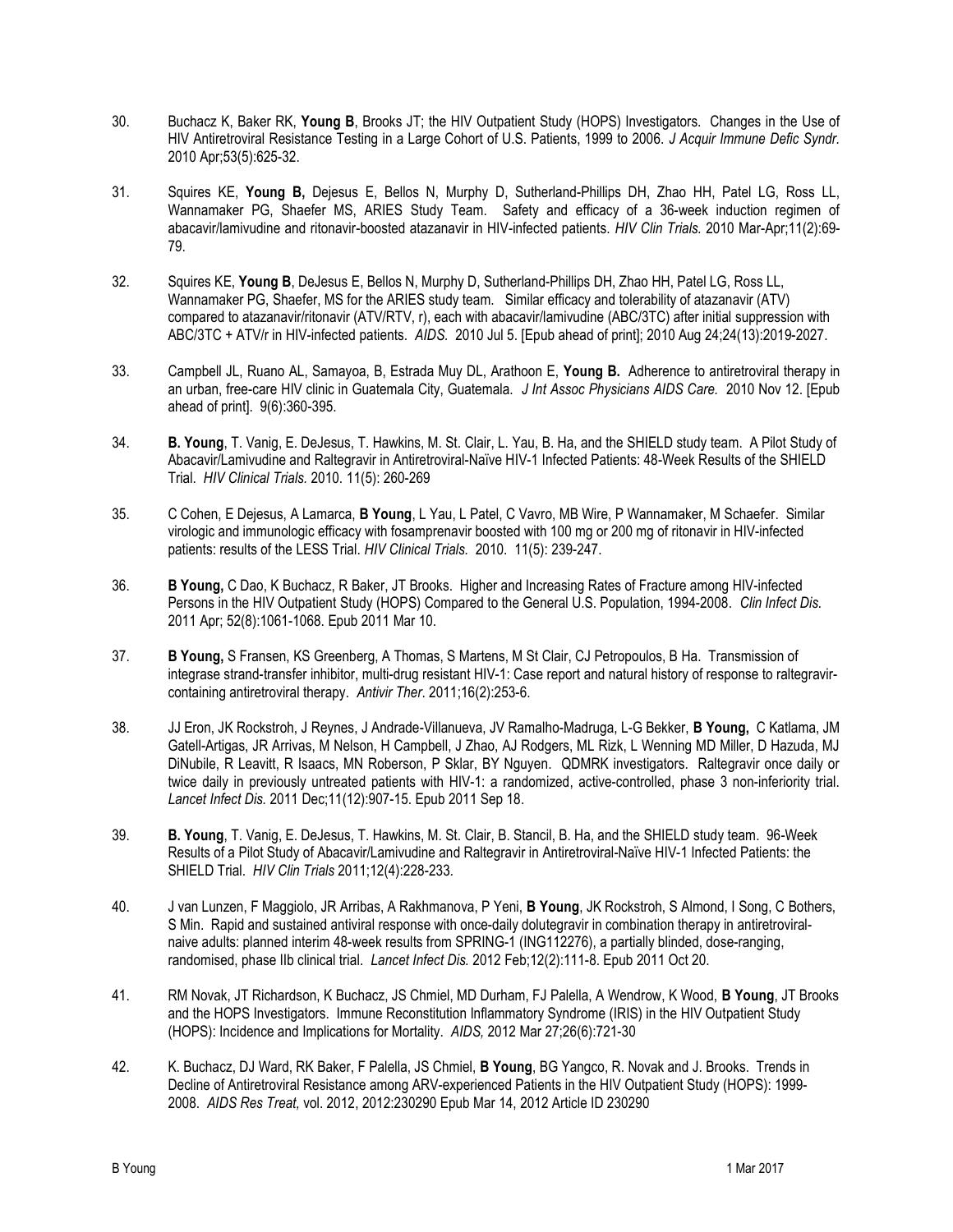- 43. KE Squires, B Young, E DeJesus, N Bellos, D Murphy, D Ward, HH Zhao, LL Ross, MS Shaefer for the ARIES study team. ARIES 144 Week Results: Durable Virologic Suppression in HIV-infected Patients Simplified to Unboosted Atazanavir/Abacavir/Lamivudine. HIV Clin Trials. 2012 Sep-Oct;13(5):233-44. doi: 10.1310/hct1305-233.
- 44. B Young, K Squires, L Ross, L Santiago, L Sloan, H Zhao, B Wine, GE Pakes, D Margolis M Shaefer for the ARIES Study team. Inflammatory Biomarker Changes and Their Correlation With Framingham Cardiovascular Risk and Lipid Changes in Antiretroviral-naïve HIV-infected Patients Treated for 144 weeks with Abacavir/Lamivudine/Atazanavir With or Without Ritonavir in ARIES. AIDS Res Hum Retroviruses. 2012 Oct 8. [Epub ahead of print]
- 45. J Zuniga and B Young. Achieving Improvements across the Treatment Cascade: A Clinical Management Algorithm Based on IAPAC's Entry into and Retention in Care and Antiretroviral Therapy Adherence Guidelines. J Int Assoc Providers AIDS Care. 2013. 12(1): 15-17.
- 46. KR Amico, JM Zuniga, I Wilson, R Gross, B Young. Provider Guidance for Linking Patients to Antiretroviral Therapy Adherence Interventions: Recommendations from an IAPAC Advisory Committee on Adherence Monitoring and Support. J Int Assoc Providers AIDS Care. 2013 Mar; 12(2): 79-83.
- 47. E Tedaldi, J Richardson, R Debes, B Young, JS Chmiel, MD Durham, JT Brooks, K Buchacz and the HOPS Investigators. Retention in care within one year of initial HIV care visit in a multisite U.S. cohort: who's in and who's out? J Int Assoc Providers AIDS Care. 2014 May-Jun;13(3):232-41. Epub 2014 Feb 3.
- 48. Battalora, L., Thomas, A., Wine, B., Ha, B., & Young, B. (2014). Changes in Bone Mineral Density through 96 Weeks in Antiretroviral-Naïve HIV-1 Infected Patients Receiving Abacavir/Lamivudine and Raltegravir in the SHIELD Trial. World Journal of AIDS, 2014. Vol.4 No.1 (2014), Article ID:43424
- 49. B Young, JM Zuniga, JSG Montaner, K Mayer. Controlling the HIV Epidemic with Antiretrovirals: Moving from Aspirations to Implementation. Clin Infect Dis 2014;59(S1):S1-2.
- 50. Centers for Disease Control and Prevention, Health Resources and Services Administration, National Institutes of Health, American Academy of HIV Medicine, Association of Nurses in AIDS Care, International Association of Providers of AIDS Care, the National Minority AIDS Council, and Urban Coalition for HIV/AIDS Prevention Services. Recommendations for HIV Prevention with Adults and Adolescents with HIV in the United States, 2014. http://stacks.cdc.gov/view/cdc/26062.
- 51. A Pineirua, J Sierra-Madero, P Cahn, RN Guevara Palmero, E Martinez, B Young, C del Rio. (2015). The HIV care cascade in Latin America: Challenges and Opportunities. Lancet Infect Dis 2015; 15:833-839.
- 52. K Buchacz, B Young, F Palella, C Armon, JT Brooks. (2015). Trends in the use of genotypic resistance testing and frequency of major drug resistance among antiretroviral-naïve persons in the HIV Outpatient Study, 1999-2011. J Antimicrobial Chemotherapy. 2015 Aug;70(8):2337-46. doi: 10.1093/jac/dkv120. Epub 2015 May 15.
- 53. R Granich, S Gupta, B Hersh, B Williams, J Montaner, B Young, JM Zuniga. (2015) Antiretroviral treatment and AIDSrelated deaths in the top 30 countries with the highest burden of estimated AIDS deaths, 1990-2013. PLoS One. 2015 Jul 6;10(7):e0131353.
- 54. B Young, K Squires, K Tashima, K Henry, S Schneider, A LaMarca, HH Zhao, LL Ross, MS Shaefer. (2015). Estimated glomerular filtration rates through 144 weeks on therapy in HIV-1-infected subjects receiving atazanavir/ritonavir and abacavir/lamivudine or simplified to unboosted atazanavir/abacavir/lamivudine. HIV Clinical Trials. 2015 Jul 2:1528433614Z0000000017. [Epub ahead of print]
- 55. L Battalora, K Buchacz, C Armon, ET Overton, J Hammer, P Patel, JS Chmiel, TJ Bush, JT Brooks, B Young, the HIV Outpatient Study (HOPS), SUN Study Investigators. (2015) Low bone mineral density is associated with increased risk of incident fracture in HIV-infected adults. Antivir Ther. 2015 Jul 21. doi: 10.3851/IMP2979. [Epub ahead of print]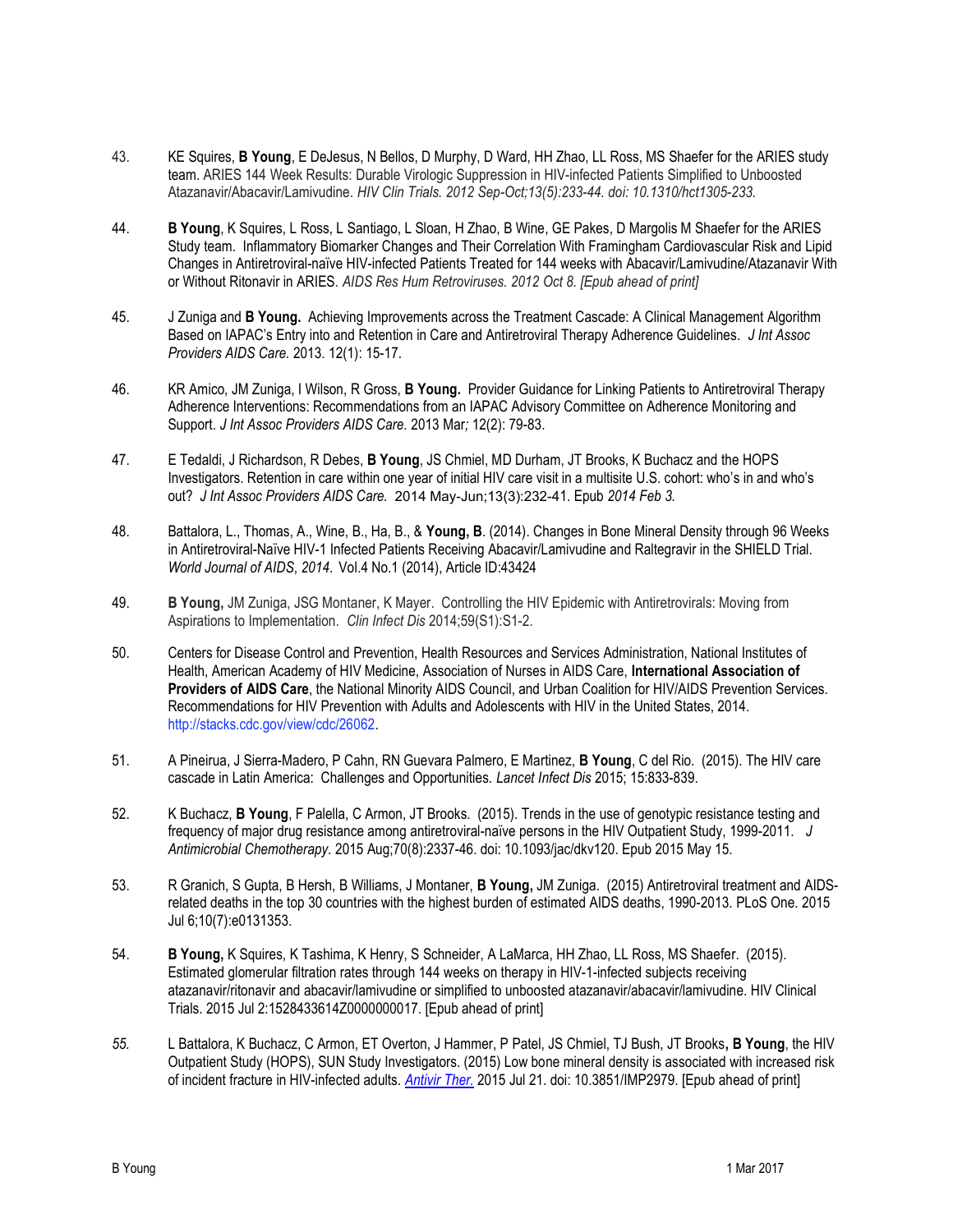- 56. Young, B., Hart, R. L., Buchacz, K., Scott, M., Palella, F., & Brooks, J. T. (2015). HIV Viral Load Monitoring Frequency and Risk of Treatment Failure Among Immunologically Stable HIV-Infected Patients Prescribed Combination Antiretroviral Therapy. J Int Assoc of Provid of AIDS Care, 2325957415600799.
- 57. International Advisory Panel on HIV Care Continuum Optimization. (2015). IAPAC Guidelines for optimizing the HIV care continuum for adults and adolescents J Int Assoc of Provid of AIDS Care 2015 Nov 2. pii: 2325957415613442. [Epub ahead of print]
- 58. Squires KE, Young B, Santiago L, Dretler RH, Walmsley SL, Zhao HH, et al., (2017). Response by gender of HIV-1– infected subjects treated with abacavir/lamivudine plus atazanavir, with or without ritonavir, for 144 weeks. HIV/AIDS - Research and Palliative Care. 2017:9 51–61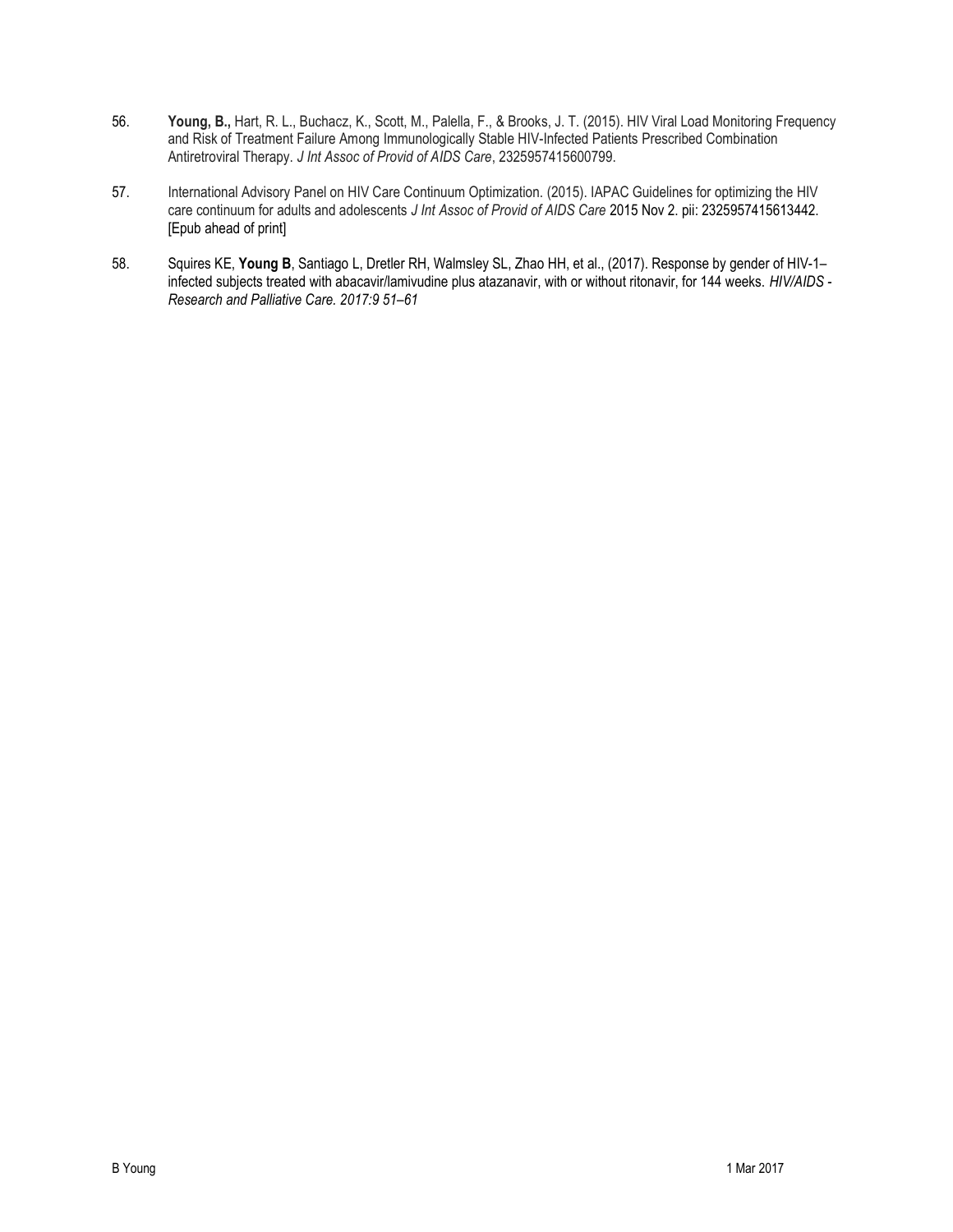### REVIEWS and BOOK CHAPTERS

- 1. B Young, DR Kuritzkes. 1999. Viral Kinetics: Implications for Treatment. J Acquir Immune Defic Syndr 13 (suppl 1): S11-S17.
- 2. B Young. 2000. A Look to the Horizon: New Targets and New Drugs. Positive 4 Positives. August 2000. Cheyenne, Wyoming.
- 3. B Young, DR Kuritzkes. 2001. Resistance to HIV Protease Inhibitors. In Protease Inhibitors in AIDS Therapy, Chapter 12, pp 257- 282. R Ogden, CW Flexner, Eds.
- 4. B Young, KS Greenberg. 2001. HIV: Diagnostic and Clinical Strategies. In Physician Desk Reference 2001, HIV Disease Management Guide. Section I, pp 101-122.
- 5. B Young. 2003. Lipodystrophy and Metabolic Complications of HIV and Antiretroviral Therapies. STEP. Seattle, Washington.
- 6. B Young. 2003. Clinical Expectations of Efficacy: Issues of PI Potency and Efficacy. Adv Studies Med. 3 (Nov):S11- S16.
- 7. B Young, M Markowitz. 2004. Do New Protease Inhbitors Offer Improved Clinical Effectiveness. Issues of PI Potency and Efficacy. J Acquir Immune Defic Syndr. 35 (Suppl 1): S3-S12.
- 8. B Young. 2004. The Role of Nucleoside and Nucleotide Reverse Transcriptase Inhibitor Backbones in Antiretroviral Therapy. J Acquir Immune Defic Syndr. 2004 Sep 1;37 Suppl 1:S13-20.
- 9. KS Greenberg, B Young. 2004. Effective regimens for the treatment of HIV. North Am. Pharmacotherapy.
- 10. B Young. 2005. Mixing new cocktails: Drug interactions in antiretroviral regimens. AIDS Patient Care and STDs. 2005 May; 19 (5):286-97.
- 11. B Young, JK Carmichael, D Johnson, T Mills. 2006. PA Update: DHHS Guidelines for the Treatment of HIV Infection. J. Am Assoc. Phys Assist. (Jan) Suppl. 1: 3-13.
- 12. S Livingston, B Young, and M Markowitz. HIV Life Cycle. In: AAHIVM Fundamentals of HIV Medicine, 2012 Edition. Washington DC: American Academy of HIV Medicine. 2012: [pp 330-334].
- 13. A Keller, N Bellos and B Young. Classes of Antiretrovirals. In: AAHIVM Fundamentals of HIV Medicine, 2012 Edition. Washington DC: American Academy of HIV Medicine. 2012: [pp 365-387].
- 14. L Battalora and B Young. 2012. Bone Health and HIV. In: AAHIVM Fundamentals of HIV Medicine, 2012 Edition. Washington DC: American Academy of HIV Medicine. 2012:[pp 770-783].
- 15. TasP/PrEP Consensus Statement Advisory Committee. Controlling the HIV Epidemic With Antiretrovirals. Treatment as Prevention and Pre-exposure Prophylaxis. IAPAC Consensus Statement. 26 July 2012.
- 16. L Battalora, J Spear, J., and B Young. 2012. HIV and Aging: An Evolving Challenge for the Oil and Gas Industry. In International Conference on Health, Safety and Environment in Oil and Gas Exploration and Production.
- 17. EM Gardner, B Young. Viewing changes in the HIV care cascade over time. Lancet Infect Dis. 2013 Sep 26. [Epub ahead of print]
- 18. Llibre JM and B Young. Unplanned Antiretroviral Treatment Interruptions, Genetic Barrier, and Development of Resistance. HIV Medicine. HIV Medicine (2014), 15, 193–195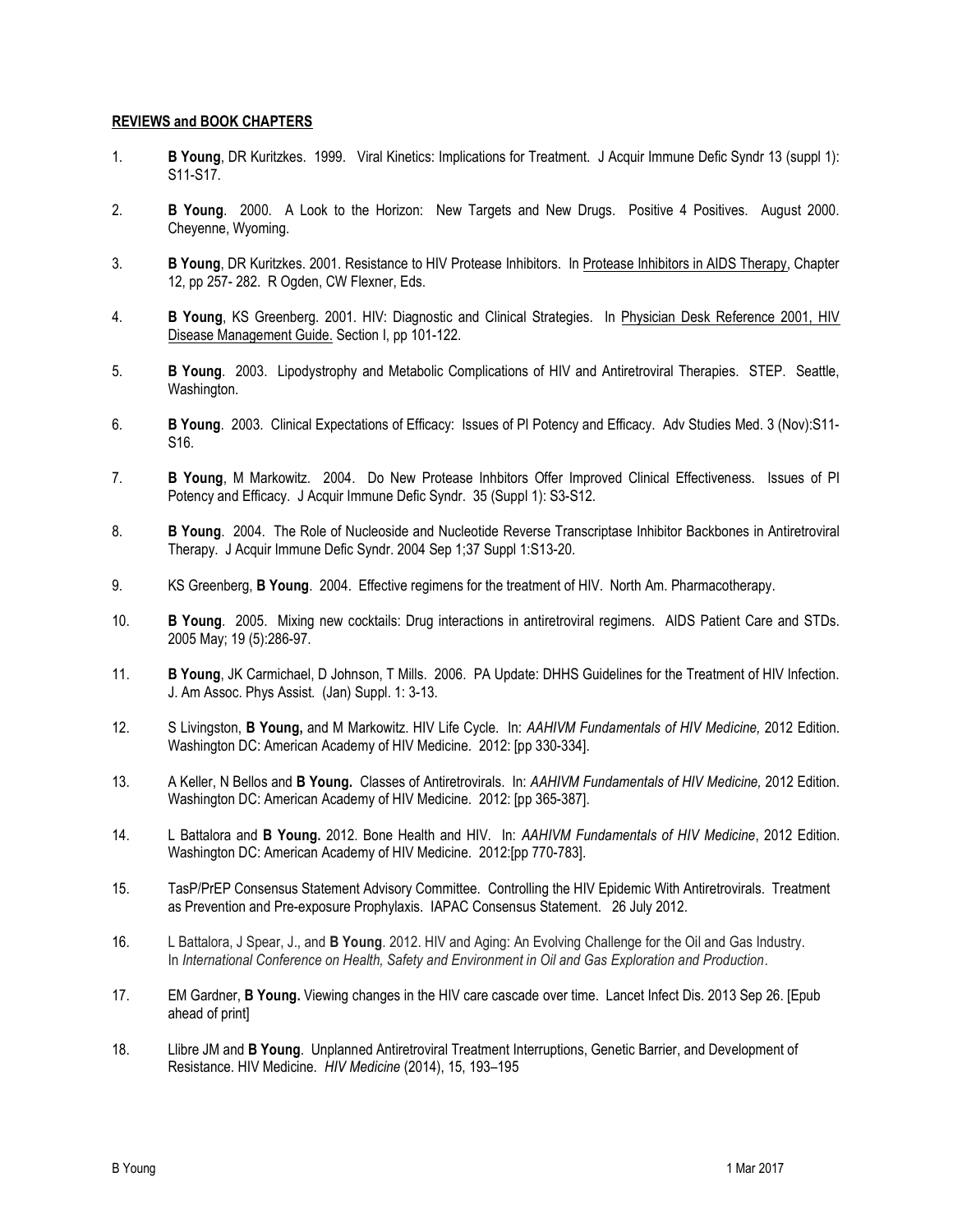- 19. Battalora, L. A., Young, B., & Overton, E. T. (2014). Bones, Fractures, Antiretroviral Therapy and HIV. Current Infect Dis Rep., 16(2), 1-6.
- 20. B Young. Classes of Antiretrovirals. In: AAHIVM Fundamentals of HIV Medicine, 2014 Edition. Washington DC: American Academy of HIV Medicine.
- 21. L Battalora and B Young. 2014. Bone Health and HIV. In: AAHIVM Fundamentals of HIV Medicine, 2014 Edition. Washington DC: American Academy of HIV Medicine.
- 22. Hoy, J., Young, B. 2016. Do people with HIV infection have a higher risk of fracture compared to those without HIV infection?" Current Opinion in HIV/AIDS.
- 23. V Soriano, B Young and N Terrault. Report from the International Conference on Viral Hepatitis (ICVH), San Francisco, March 2016. AIDS Reviews.
- 24. B Young. Classes of Antiretrovirals. In: AAHIVM Fundamentals of HIV Medicine, 2017 Edition. Washington DC: American Academy of HIV Medicine.
- 25. L Battalora and B Young. Bone Health and HIV. In: AAHIVM Fundamentals of HIV Medicine, 2017 Edition. Washington DC: American Academy of HIV Medicine.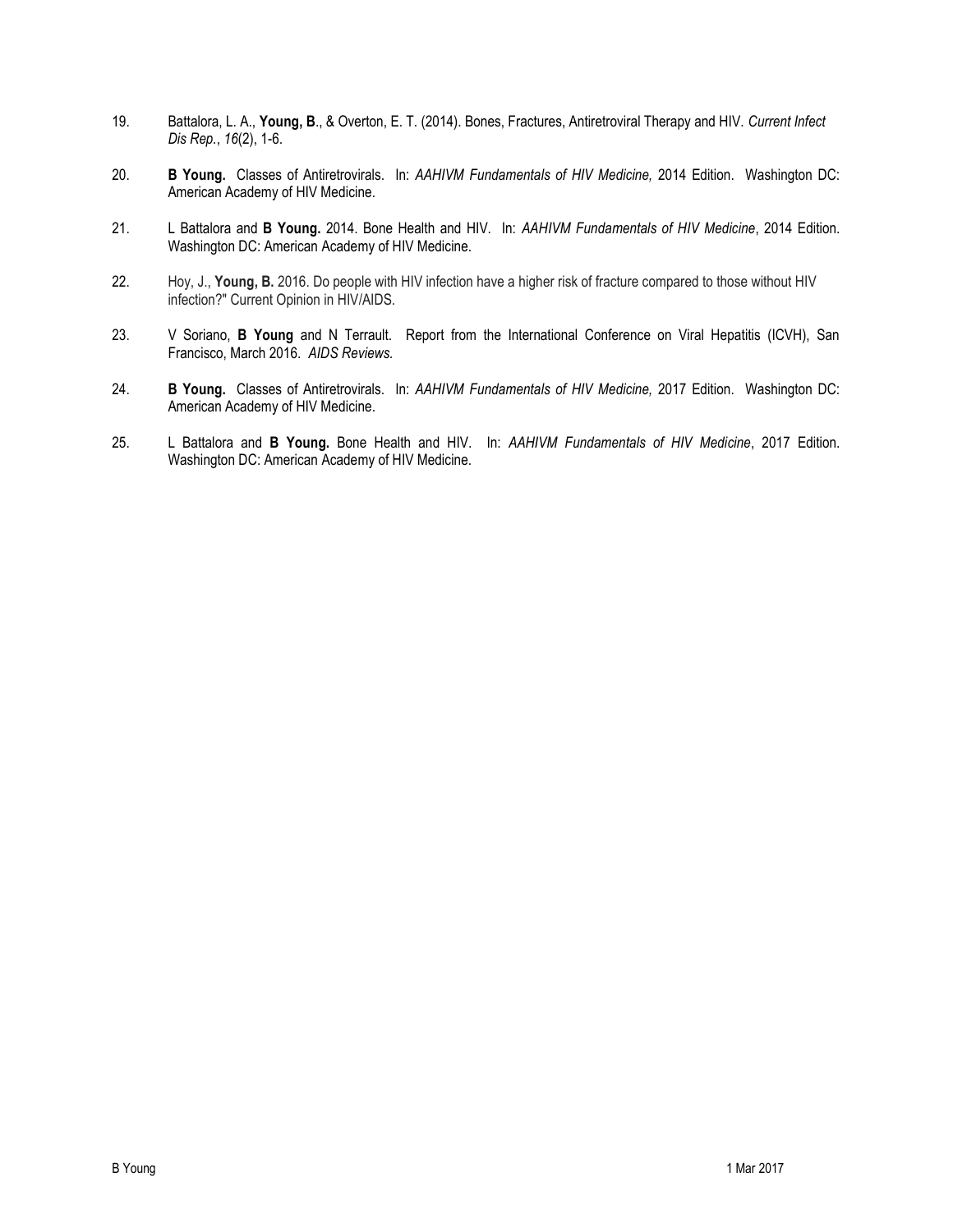### WEB-BASED JOURNAL ARTICLES

- 1. B Young. 2003. Therapeutic Challenges and New Protease Inhibitor (PI) Options in the Treatment of Antiretroviral-Naïve Patients. Posted on Medscape on October 27, 2003 at http://www.medscape.com/viewprogram/2738.
- 2. B Young. 2004. New HIV Protease Inhibitors. New Options in the PI Class for Treatment-Naive Persons. Posted on TheBody.com April 2004 at http://www.thebody.com/pwacc/spring04/pis.html.
- 3. G Gray, B Gazzard, B Young, D Ho. 2004. Charting a Successful Course in Antiretroviral Treatment. Posted on Business Briefing: Long-term Healthcare 2004, July 2004 at http://www.bbriefings.com
- 4. B Young. 2006. New Antiretroviral Strategies for First-line and "Switch" Patients with HIV. Posted on Medscape.com, March 2006 at http://www.medscape.com/viewarticle/527638
- 5. B Young and S Kressy. 2006. Optimizing Once-daily Antiretroviral Regimens for Treatment Naïve Patients: A Casebased Approach. Posted on Medscape.com May 2006 at http://www.medscape.com/viewprogram/5426\_pnt.
- 6. B Young. 2006. In Ukraine, Clinicians From East and West Battle HIV's Onslaught. Posted on TheBodypro.com Aug 2006 at http://www.thebodypro.com/thebody/ukraine.
- 7. B Young. 2006. HIV Drug Resistance and Resistance testing in African Americans. Posted on TheBodypro.com, July 2006
- 8. J Lundgren and B Young. 2006. Should We Embrace Proactive Therapy Switches in Patients Who Are Tolerating Their Current Regimen, Based on Concerns About Potential Long-Term Toxicity? Pro and Con Arguments. Posted on Clinical Care Options HIV, Nov 2006 http://clinicaloptions.com/HIV/Treatment Updates/Refining Regimens.aspx
- 9. B Young and S Kressy. 2006. When the first antiretroviral regimen fails: Management of pharmacologic/pharmacokinetic factors in persons with HIV. Posted on Medscape.com Nov 2006 at http://www.medscape.com/viewprogram/6178\_pnt.
- 10. M Wainberg, E Daar and **B Young.** 2006. Trends and Controversies in NRTI-based ART. Posted Nov 2006 on Clinical Care Options HIV. http://clinicaloptions.com/HIV/Resources/CME%20Options/Trends%20and%20Controversy.aspx
- 11. N Vergel and **B Young**. How to Manage the Most Common Side Effects of Your First HIV Antiretroviral Regimen. Posted August 17, 2011 on TheBody.com at http://www.thebody.com/content/63238/how-to-manage-the-mostcommon-side-effects-of-your.html
- 12. M Helfand and B Young. Talking to Your Health Care Provider About HIV Treatment Adherence Issues. Posted September 1, 2011 on TheBody.com at http://www.thebody.com/content/63735/talking-to-your-health-care-providerabout-hiv-tre.html
- 13. JM Llibre and **B Young.** 10 top studies whose impact will last well beyond CROI 2013. Posted 14 March 2013 on TheBodyPro.com at http://www.thebodypro.com/content/70878/10-top-studies-whose-impact-will-last-well-beyond- .html
- 14. B Young. Improving Engagement in HIV Care and Treatment Adherence: An Algorithmic Approach. Posted 30 April 2013 on Medscape.com. http://www.medscape.com/viewarticle/803053
- 15. B Young. Reflections on the 3<sup>rd</sup> International Conference on Viral Hepatitis. Posted 30 April 2013 on TheBodyPro.com. http://www.thebodypro.com/content/71376/reflections-on-the-3rd-international-conference-on.html
- 16. B Young. Myhivclinic.org: Rethinking how we learn to practice HIV medicine. Posted 6 May 2013 on TheBodyPro.com. http://www.thebodypro.com/content/71433/myhivclinicorg-rethinking-how-we-learn-to-practice.html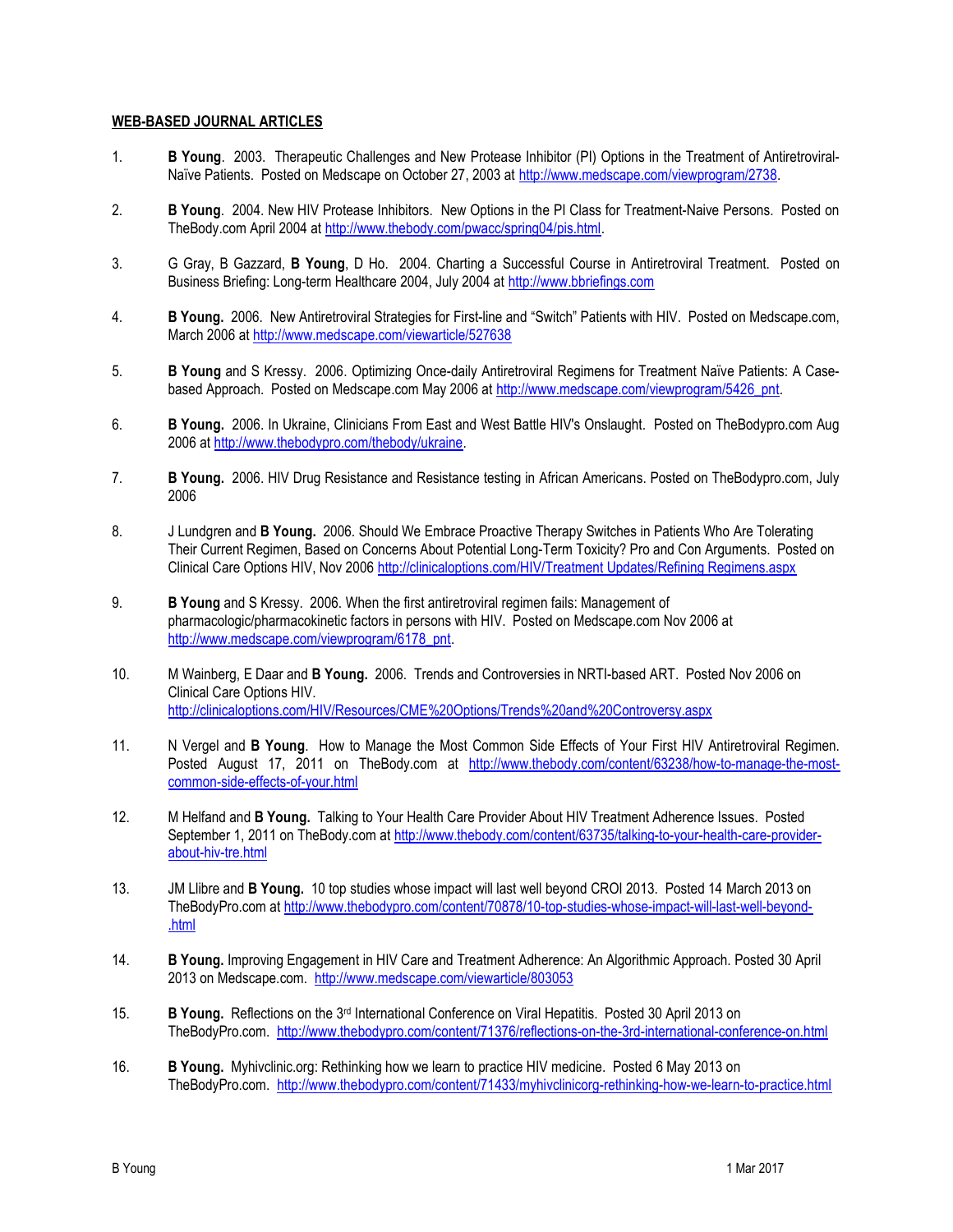- 17. B Young. Improving Engagement in HIV Care and Treatment Adherence: An Algorithmic Approach. Posted 31 May 2013 on Medscape.com. http://www.medscape.com/viewarticle/803053
- 18. B Young. Antiretroviral therapy IS prevention. Posted 13 Jun 2013 on Medscape.com. http://www.medscape.com/viewarticle/803053
- 19. JM Llibre and **B Young.** Highlights From IAS 2013: 6 HIV-Related Studies With Major Clinical Importance. Posted 28 Aug 2013 on TheBodyPro.com. http://www.thebodypro.com/content/72550/highlights-from-ias-2013-six-studies-withmajor-cl.html
- 20. B Young. Navigating the New Waters of the HIV Cascade, TasP and PrEP. Posted 09 Oct 2013 on Medscape.com. http://www.medscape.com/viewarticle/812188\_1?src=stfb
- 21. B Young. Hypertension in a post-AIDS World. Posted 22 Nov 2013 on Medscape.com. http://www.medscape.com/viewarticle/814666
- 22. B Young. HIV Undetectability Unimportant? Wrong. Posted 21 Jan 2014 on TheBody.com. http://www.thebody.com/content/73699/hiv-undetectability-unimportant-wrong.html
- 23. B Young. Travel, migrations and the HIV Cascade. Posted 22 Jan 2014 on Medscape.com. http://www.medscape.com/viewarticle/819504?src=stfb
- 24. B Young. CROI 2014 Preview: Hot Topics in HIV and Hepatitis. Posted 27 Feb 2014 on TheBodyPro.com. http://www.thebodypro.com/content/73937/croi-2014-preview-hot-topics-in-hiv-and-hepatitis-.html?getPage=1
- 25. JM Llibre and B Young. Takeaways from CROI 2014: 7 HIV-related studies that stand out. Posted 14 Mar 2014 on TheBodyPro.com. http://www.thebodypro.com/content/74121/takeaways-from-croi-2014-7-hiv-related-studies-tha.html
- 26. B Young. The challenges of being a young adult with HIV. Posted March 21, 2014 on Medscape.com http://www.medscape.com/viewarticle/822095
- 27. B Young. Tales of two treatment worlds, fat loss, muscle loss and HIV. Posted May 2014 on Medscape.com. http://www.medscape.com/viewarticle/825089
- 28. B Young. Mississippi baby not cured. What next? Posted July 17, 2014 on TheBodyPro.com. http://www.thebodypro.com/content/74734/ms-mississippi-not-cured-of-hiv-what-next.html
- 29. B Young. Best wishes, Joep. Posted July 19, 2014 on TheBodyPro.com. http://www.thebodypro.com/content/74764/best-wishes-joep.html
- 30. B Young. The importance of retention in HIV care. Posted September 10, 2014 on Medscape.com http://www.medscape.com/viewarticle/831324
- 31. B Young. Improving the two ends of the HIV care cascade with provider-patient communication. Posted November 25, 2014 on Medscape.com http://www.medscape.com/viewarticle/835378
- 32. B Young. Timely interventions to improve retention in care and quality of life in HIV. Posted February 20, 2015 on Medscape.com http://www.medscape.com/viewarticle/839954
- 33. B Young. HIV Cure Is Nearly Impossible, But Ending Epidemic AIDS Is Entirely Possible. Posted October 12, 2015 on Medscape.com http://www.medscape.com/viewarticle/852330
- 34. B Young. Evidence-Based Recommendations for Improving the HIV Care Continuum: A Toolkit for Ending the AIDS Epidemic. Posted January 15, 2016 on Medscape.com http://www.medscape.com/viewarticle/857191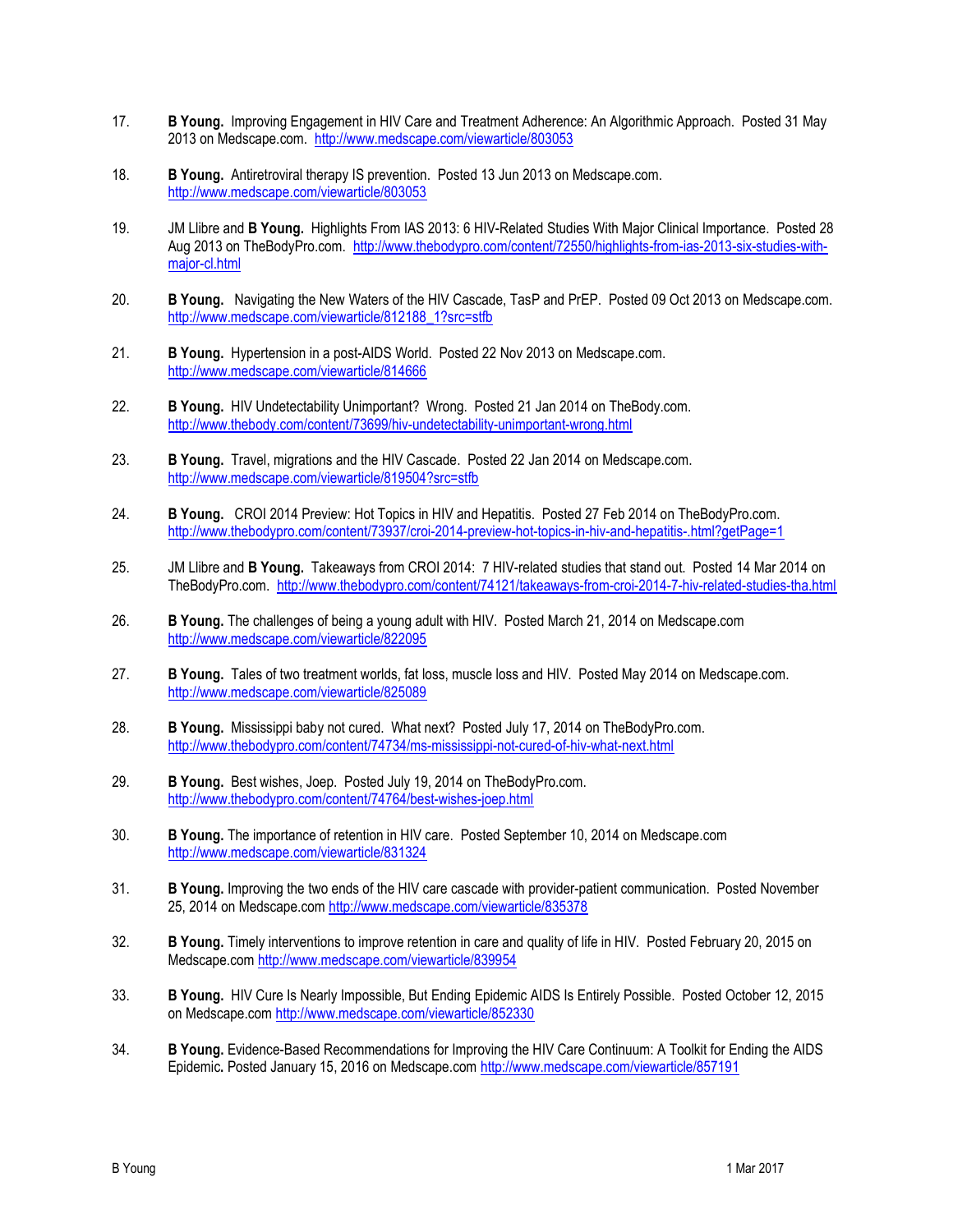## ABSTRACTS:

- 1. GA Freyer, J Arenas, KK Perkins, B Young, HM Furneaux, and J Hurwitz. 1986. Effects of specific base changes at the 3' end of the intron on mRNA splicing in vitro. Meeting on RNA processing. Cold Spring Harbor, New York.
- 2. KK Perkins, HM Furneaux, J Arenas, B Young, GA Freyer and J Hurwitz. 1986. mRNA splicing using isolated fractions from HeLa cells. Meeting on RNA processing. Cold Spring Harbor, New York.
- 3. B Young and TR Cech. 1987. A multicomponent ribozyme: methodology facilitating rapid, selective alterations in substrate specificity. Meeting on RNA processing. Cold Spring Harbor, New York.
- 4. J McSwiggen, S Woodson, B Young and TR Cech. 1988. RNA self-splicing: conformational changes, 2'-5' phosphodiesters and reverse splicing. Albany conference: RNA:Catalysis, Splicing and Evolution. Albany, New York.
- 5. B Young and TR Cech. 1989. Specificity for 3'-5'-linked substrates in RNA-catalyzed RNA polymeriztion. Meeting on RNA processing. Cold Spring Harbor, New York.
- 6. B Young and TR Cech. 1989. Specificity for 3'-5'-linked substrates in RNA-catalyzed RNA polymeriztion. Graduate and medical student research forum. University of Colorado Health Sciences Center.
- 7. TR Cech, D Herschlag, B Young, AM Pyle, F Murphy, and D Celander. 1991. Mechanism and structure of a catalytic RNA molecule. FASEB annual meeting.
- 8. B Young, D Herschlag and TR Cech. 1991. Mutations in a nonconserved sequence of the Tetrahymena ribozyme increase activity and specificity. Annual MD-PhD student conference. Aspen, Colorado.
- 9. B Young, S Johnson, M Bakhtiari, D Shugarts, R Young, DR Kuritzkes. 1997. Genotypic analysis of HIV-1 protease from patients failing highly active anti-retroviral therapy: Preliminary analysis. International Workshop on HIV Drug Resistance, Treatment Strategies and Eradication. St. Petersberg, Florida. Abstract 65.
- 10. B Young, A Sevin, M Bakhtiari, M St. Clair, E Connick, A Landay, J Spritzler, H Kessler, MM Lederman, DR Kuritzkes for the ACTG 315 protocol team. 1998. Presence of zidovudine resistance mutations does not prevent durable viral suppression by zidovudine/lamivudine/ritonavir. Genotypic analysis from ACTG 315. 2nd International Workshop on HIV Drug Resistance and Treatment Strategies. Lake Maggiore, Italy. Abstract 50.
- 11. E Brown, S MaWhinney, B Young, S. Johnson, DR Kuritzkes, R Jones. 1998. Modeling the dynamics in viral load and CD4 lymphocyte count as a response to treatment changes. 12<sup>th</sup> World AIDS Conference. Geneva, Switzerland. Abstract 43473.
- 12. B Young, W Burman, K Lichtenstein. 1998. Initial responses to hydroxyurea in salvage antiretroviral therapy for patients with AIDS. 37<sup>th</sup> Annual Meeting, Infectious Disease Society of America. Abstract 443.
- 13. F Palella, A Moorman, J Chmiel, et al., 1999. Continued decline in morbidity and mortality among patients with advanced HIV infection receiving highly active antiretroviral therapy. Abstract 689. 6<sup>th</sup> Conference on Retroviruses and Opportunistic Infections. Chicago, Illinois. Feb 99.
- 14. D Ward, K Lichtenstein, K Delaney, A Moorman, F Pallela, B Young, K Wood, S Holmberg and the HOPS Investigators. 1999. Survey of clinical symptoms of fat redistribution in the HIV Outpatient Study (HOPS). Abstract 010, 1st International Workshop on HIV Lipodystrophy. Rancho Bernardo, California Jun 1999.
- 15. KA Lichtenstein, D Ward, K Delaney, A Moorman, F Pallela, B Young, K Wood, S Holmberg and the HOPS Investigators. 1999. Clinical factors related to the severity of fat redistribution in the HIV Outpatient Study (HOPS). Abstract 011, 1st International Workshop on HIV Lipodystrophy. Rancho Bernardo, California Jun 1999.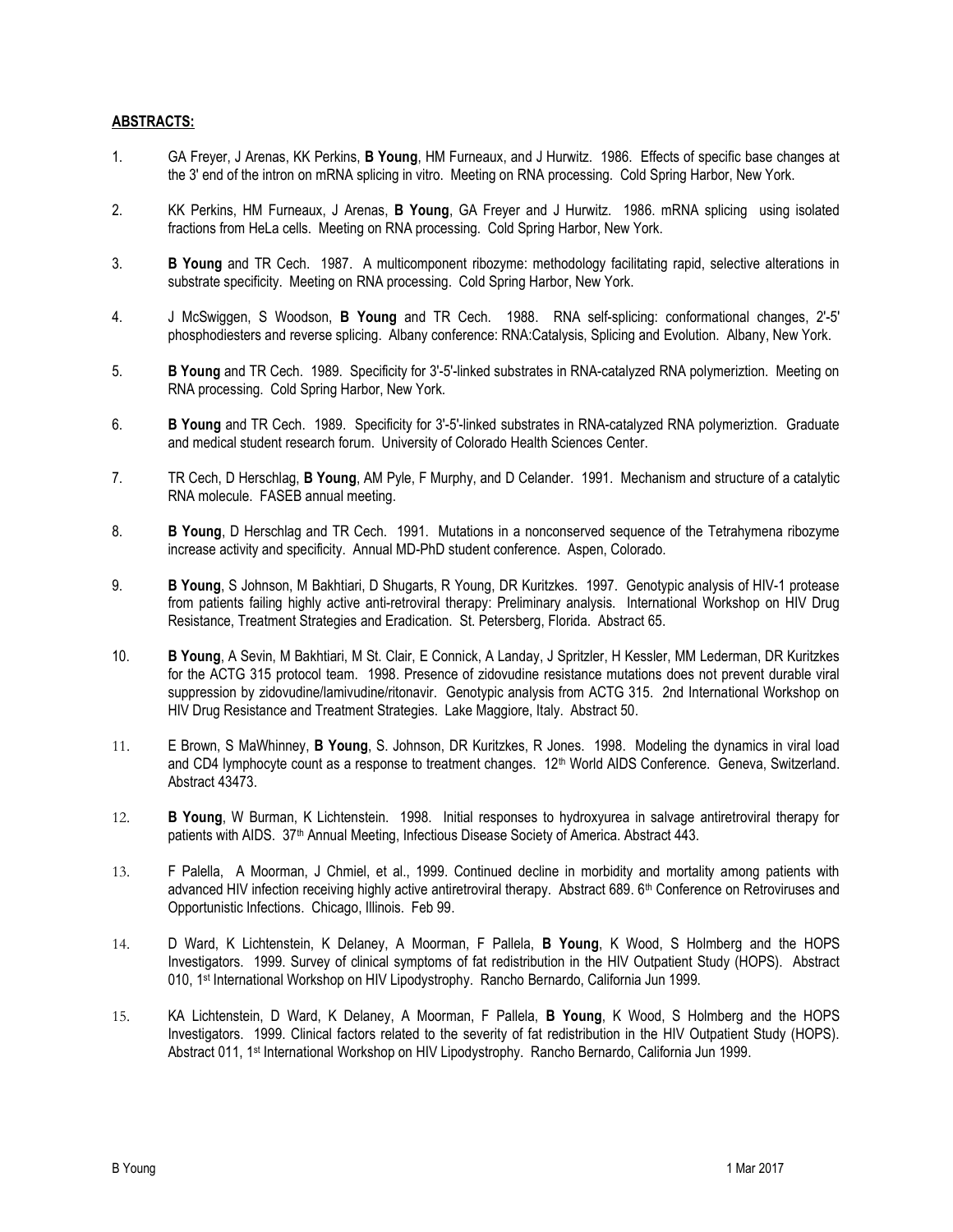- 16. D Ward, K Delaney, A Moorman, K Lichtenstein, F Pallela, B Young, K Wood, S Holmberg and the HOPS Investigators. 1999. Survey of clinical symptoms of fat redistribution in the HIV Outpatient Study (HOPS). Abstract 1298, 39th ICAAC. San Francisco, California Sep 1999.
- 17. D Ward, K Delaney, A Moorman, K Lichtenstein, F Pallela, B Young, K Wood, S Holmberg and the HOPS Investigators. 1999. Clinical factors related to the severity of fat redistribution in the HIV Outpatient Study (HOPS). Abstract 1299, 39<sup>th</sup> ICAAC. San Francisco, California Sep 1999.
- 18. B Young, PJ Harris, E Evans, M Youle, I Frank. 1999. Multicenter, randomized Phase II trial of multiple doses of lodenosine in combination with stavudine and indinavir in antiretroviral-naïve HIV-infected adults. Abstract 1925. 39<sup>th</sup> ICAAC. San Francisco, California Sep 1999.
- 19. KA Lichtenstein, D Ward, K Delaney, A Moorman, F Pallela, B Young, K Wood, S Holmberg and the HOPS Investigators. 2000. Clinical factors related to the severity of fat redistribution in the HIV Outpatient Study (HOPS).  $7<sup>th</sup>$ Conference on Retroviruses and Opportunistic Infections, San Francisco. Jan-Feb 2000
- 20. B Young, R Baker, J Gallant, T Hawkins, K Henry, P Ruane, C Vaamonde, P Smith, K Wood, A Zolopa. 2000. Effectiveness and safety of ritonavir/indinavir containing antiretroviral therapy: A retrospective multi-center clinical cohort study. 40<sup>th</sup> ICAAC Abstract 1522; Sept. 17-20, 2000; Toronto, Canada
- 21. C Vaamonde, C Cohen, C Fichtenbaum, J Gallant, H Grossman, T Gulick, T Hawkins, K Henry, J Nadler, P Smith, P Tebas, **B Young**, A Zolopa. 2000. Single drug switch from protease inhibitor to non-nucleoside reverse transcriptase inhibitor-based ARV regimen: Effectiveness of maintaining viral suppression in a clinical cohort. 40<sup>th</sup> ICAAC Abstract 1540; Sept. 17-20, 2000; Toronto, Canada
- 22. M Watkins, M Fischl, WJ Fessel, B Young, N Bohidar, H Wilson, K Guckert, J Holstein, K Schneck, J Schranz. 2000. DIRECT Study: A multi-center, open-label, 24 week pilot study with a 24-week extension to evaluated the efficacy, safety and tolerability of indinavir-ritonavir 800/100 bid in combination with d4T plus 3TC in HIV-infected individuals. 40th ICAAC Abstract 544; Sept. 17-20, 2000; Toronto, Canada
- 23. B Young, M Fischl, M Watkins, WJ Fessel, N Bohidar, H Wilson, K Guckert, J Holstein, K Schneck, J Schranz. 2000. DIRECT Study: A multi-center, open-label, 24 week pilot study with a 24-week extension to evaluated the efficacy, safety and tolerability of indinavir-ritonavir 800/100 bid in combination with d4T plus 3TC in HIV-infected individuals. 5<sup>th</sup> International Congress on Drug Therapy in HIV Infection; Oct. 22-26, 2000; Glasgow, Scotland
- 24. B Young, I Frank, M Youle, R Pedro, J Madruga, D Uip, D Norris, P Salvato. 2000. Safety and efficacy of lodenosine (FddA) in combination with stavudine and indinavir in antiretroviral naïve, HIV-infected adults: Association with severe hepatotoxicity. HIV DART 2000; Frontiers in Drug Development for Antiretroviral Therapies. Dec. 17-21 2000, San Juan, Puerto Rico.
- 25. A Giblin, S Janty, R Weber, K Lichtenstein, B Young. Progressive lipodystrophy in a protease inhibitor naïve woman with an undetectable viral load off ARV therapy. 2nd European Workshop on Lipodystrophy April 19-21 2001, Cannes, France.
- 26. B Young, M Fischl, M Watkins, WJ Fessel, N Bohidar, H Wilson, K Guckert, J Holstein, K Schneck, J Schranz. 2001. DIRECT Study: A multi-center, open-label, 24 week pilot study with a 24-week extension to evaluated the efficacy, safety and tolerability of indinavir-ritonavir 800/100 bid in combination with d4T plus 3TC in HIV-infected individuals. International AIDS Society Conference on HIV Pathogenesis and Treatment. Poster 745; July 8-11, 2001, Buenos Aires, Argentina
- 27. B Young, R Baker, C Stewart, B Widick, P Zellner, K Wood. 2001. Characterization of St. John's wort use in a community clinic: Lack of association with viral breakthrough. International AIDS Society Conference on HIV Pathogenesis and Treatment. Poster 379; July 8-11, 2001, Buenos Aires, Argentina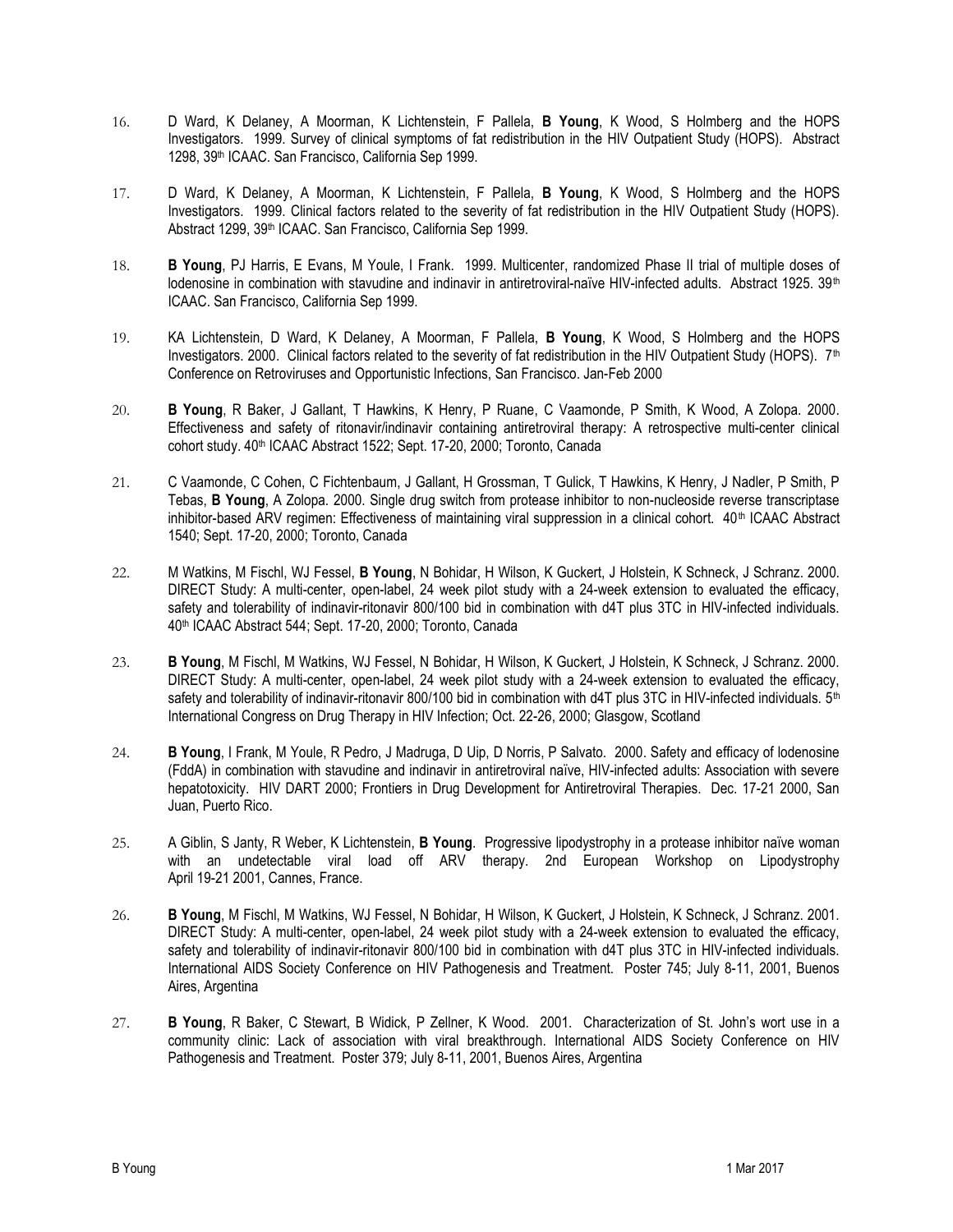- 28. H Rice, B Young, P Ruane, C Vaamonde, P Smith, K Henry, T Hawkins, J Gallant, P Tebas, J Nadler, C Fichtenbaum, H Grossman, M Cosam, U Murhiadshran, N Hellman, J Condra, A Japour, A Zolopa. 2001. Ritonavir (RTV) Boosting of Indinavir (IDV) Antiretroviral Regimens in Clinical Practice: Effectiveness, Safety and exploration of Phenotypic Breakpoints. International AIDS Society Conference on HIV Pathogenesis and Treatment. July 8-11, 2001, Buenos Aires, Argentina
- 29. E DeJesus, H Katner, D Paar, J Nadler, R Nahass, R Steigbigel, B Young, A Desai, E Jensen, H Wilson, J Schranz. 2001. Early treatment intervention: A Multicenter, Open-label, 24- week study to evalutate the safety and efficacy of indiavir-ritonavir 800/200 plus 2 NRITs bid in HIV-infected individuals. International AIDS Society Conference on HIV Pathogenesis and Treatment. Poster 750; July 8-11, 2001, Buenos Aires, Argentina
- 30. B Young, M Fischl, M Watkins, R Arduino, H Wilson, C Carey, TS Finn, E Jensen, J Schranz. 2001. DIRECT Study: A multi-center, open-label, 24 week pilot study with a 24-week extension to evaluated the efficacy, safety and tolerability of indinavir-ritonavir 800/100 bid in combination with d4T plus 3TC in HIV-infected individuals (Protocol 094). 41<sup>th</sup> ICAAC Abstract 1923; Dec 16-19, 2001; Chicago, Illinois
- 31. H Katner, D Paar, E DeJesus, B Young, R Steigbigel, R Nahass, J Nadler, A Desai, E Jensen, H Wilson, J Schranz. 2001. Early treatment intervention: A Multicenter, Open-label, 24- week study to evalutate the safety and efficacy of indiavir-ritonavir 800/200 plus 2 NRITs bid in HIV-infected individuals (Protocol 107). 41<sup>th</sup> ICAAC Abstract 1922; Dec 16-19, 2001; Chicago, Illinois
- 32. T Hawkins, C Geist, B Young, A Giblin, R Mercier, K Thornton, R Haubrich. Efavirenz (EFV) induced CNS side effects persist for one year compared to protease inhibitors (PIs). 41<sup>th</sup> ICAAC Abstract 1725; Dec 16-19, 2001; Chicago, Illinois
- 33. H Holland, KS Greenberg, B Young. Evaluation of long-term HIV seropositive survivors for presence of GBV-C. XIV International AIDS Conference. Abstract TuPeC4714. July 7-12, 2002. Barcelona, Spain.
- 34. JE Gallant, AE Rodriguez, W Weinberg, B Young, ML Lim, Q Liao, L Ross, MS Shaefer,, J Johnson. Early Non-Response of Tenofovir in combination with Abacavir and Lamivudine in a Randomized Trial Comparing this Regimen to Efavirenz in Combination with Abacavir and Lamivudine: ESS30009 Unplanned Interim Analysis. 43rd ICAAC Sept. 2003; Chicago, Illinois.
- 35. B Young, R Baker, K Wood, and the HIV Outpatient Study (HOPS) Investigators. Safety and tolerability of didanosine combined with tenofovir DF in ambulatory HIV-1 infected adult individuals. 9<sup>th</sup> European AIDS Conference. Abstract F15/5. Oct 25-29, 2003. Warsaw, Poland.
- 36. GA McComsey, JS Huang, I Woolley, B Young, PE Sax, M Gerber, S Swindells, H Bonilla, G Gopalakrishnan. Fragility fractures in HIV-infected subjects: an area for improvement. 11<sup>th</sup> Conference on Retroviruses and Opportunistic Infections, San Francisco. Feb 2004
- 37. B Young, C Armon, R Baker, P Wiedle, A Moorman, K Wood, and the HIV Outpatient Study (HOPS) Investigators. Long-term assessment of the safety and tolerability of didanosine combined with tenofovir DF in ambulatory HIV-1 infected adult individuals. Abstract WePeB5922. XV International AIDS Conference, Bangkok Thailand. July, 2004.
- 38. JE Gallant, AE Rodriquez, W Weinberg, B Young, D Berger, ML Lim, Q Liao, L Ross, J Johnson, MS Shaefer. Efficacy of Once-Daily Abacavir/Lamivudine Fixed-Dose Combination (ABC/3TC) + Efavirenz (EFV) and Subsequent Treatment of Tenofovir DF (TDF) + ABC/3TC Non-Responders (NRs): 24 Week ESS30009 Results, 44rd ICAAC, Washington DC. October 2004.
- 39. R Baker, K Wood, B Young. Effects of didanosine combined with tenofovir DF on CD4+ lymphocyte levels in HIVinfected persons. European AIDS Conference. Glasgow, Scotland. November 2004.
- 40. JE Gallant, AE Rodriquez, W Weinberg, B Young, D Berger, ML Lim, Q Liao, L Ross, J Johnson, MS Shaefer. Efficacy and Safety of Once-Daily Abacavir/Lamivudine Fixed-Dose Combination (ABC/3TC) + Efavirenz (EFV) and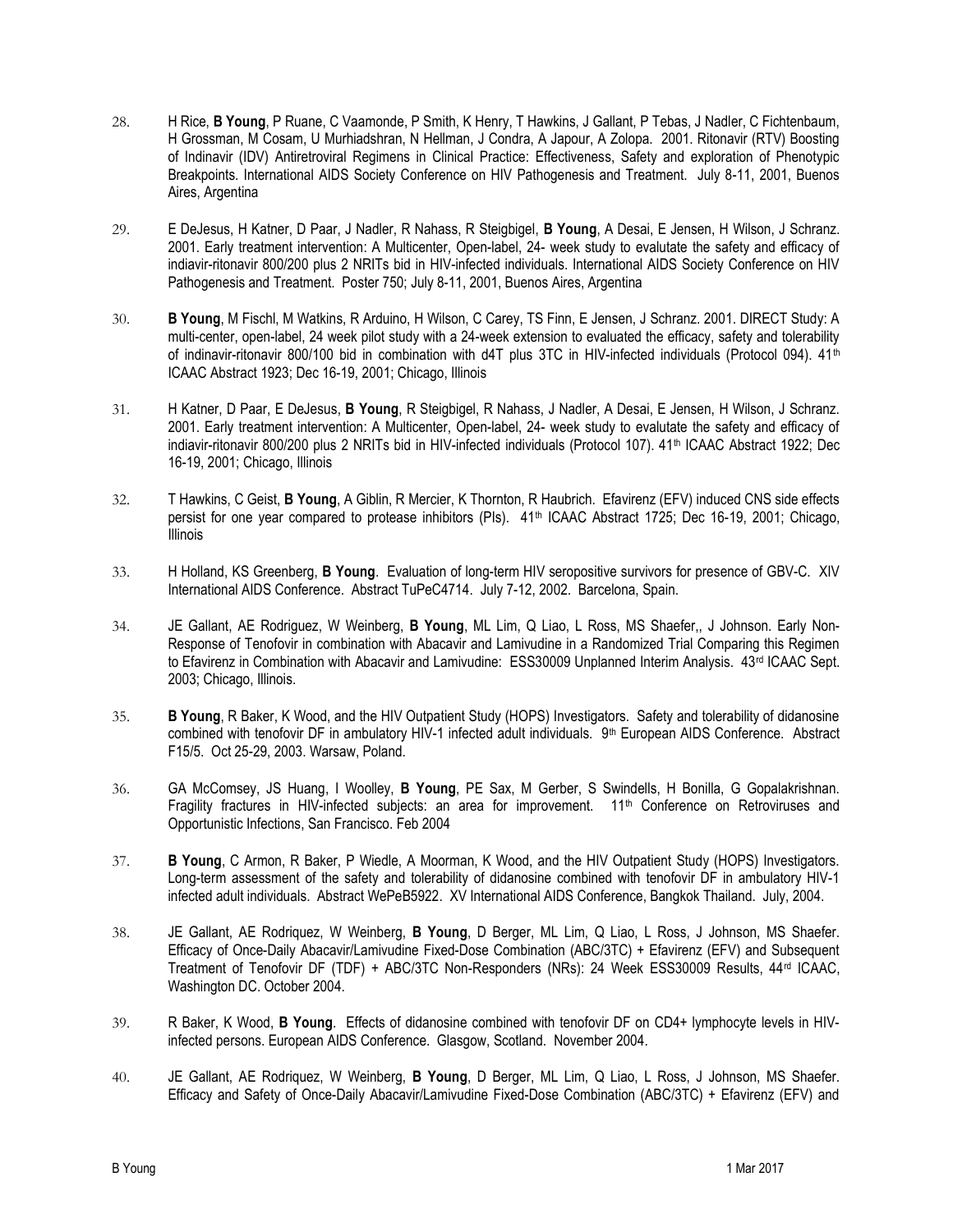Subsequent Treatment of Tenofovir DF (TDF) + ABC/3TC Non-Responders (NRs): ESS30009 Planned 48 Week Analysis. 3rd IAS Conference on HIV Pathogenesis and Treatment, Rio de Janeiro, Brazil 24-27 July 2005.

- 41. B Young, R Baker, K Wood, K Buchacz, A Moorman, S Holmberg, J Brooks for the HOPS Investigators. Changes in utilization of drug resistance testing in the HOPS cohort (1999-2003). 3rd IAS Conference on HIV Pathogenesis and Treatment, Rio de Janeiro, Brazil 24-27 July 2005.
- 42. MF Emons, J Richardson, B Young, R Baker. Impact of Anemia on Antiretroviral Discontinuations. International Workshop on Lipodystrophy and Adverse Effects; Dublin, Ireland. 13-16 November 2005.
- 43. J Eron, P Yeni, J Gathe, V Estrada, E DeJesus, S Staszewski, P Lackey, K Katlama, B Young, L Yau, D Sutherland-Philips, P Wannamaker, C Vavro, L Patel, J Yeo, M Shaefer. The KLEAN Study: fosamprenavir/ritonavir versus lopinavir/ritonavir, each in combination with the abacavir/lamivudine tablet, for the initial treatment of HIV infection over 48 weeks. International AIDS Conference, Toronto, Canada. Jul 2006.
- 44. P. Yeni, J. Eron, B Clotet, B. Young, C. Vavro, L. Yau, P. Wannamaker. Resistance Analysis and Virologic Response of FPV/r BID or LPV/r BID +(ABC/3TC QD) in the KLEAN study at 48 Weeks. 46<sup>th</sup> ICAAC. Abstract H-1056. Sept 2006. San Francisco, California.
- 45. HY Huang, E Daar, **B Young**, A Scribner, H Wu. The roles of antiretroviral drug resistance testing and other factors in first line treatment regimen selection for HIV-infected, treatment naïve patients. 5<sup>th</sup> European Workshop on HIV Drug Resistance. March 27-30, 2007, Casais, Portugal.
- 46. B Young, K Buchacz, RK Baker, A Moorman, JS Chmiel, KC Wood, JT Brooks for the HOPS Investigators. 2007. Renal function in tenofovir–exposed and –unexposed patients receiving highly active antiretroviral therapy (HAART) in the HIV Outpatient Study (HOPS) cohort. American Conference on the Treatment of HIV Meeting. May 2007. Abstract 101. Dallas, Texas.
- 47. B Young, RK Baker, D Ward. KC Wood, JT Brooks for the HOPS Investigators. Antiretroviral resistance testing and frequency of ARV resistance among ARV-naïve patients in the HOPS cohort. 1999-2005. International Conference on Pharmacoepidemiology & Therapeutical Risk Management. Abstract 98. August 2007. Quebec City, Canada.
- 48. B Young, K Buchacz, RK Baker, A Moorman, JS Chmiel, KC Wood, JT Brooks for the HOPS Investigators. 2007. Renal function in patients with pre-existing renal disease receiving tenofovir-containing HAART in the HIV Outpatient Study (HOPS) cohort. 47<sup>th</sup> ICAAC, Chicago, IL. Sept 2007.
- 49. DeJesus E, Young B, Fisher A, Ebrahimi R, Maa J-F, Seekins D, Flaherty J, Farajallah A. Virologic suppression is maintained after change to a efavirenz/emtricitabine/tenofovir disoproxil fumarate signle tablet regimen (EFV/FTC/TDF) vs continuation of current antiretroviral therapy: Study A1266073- Results of a 24-week interim efficacy analysis. Abstract LBPS7/6. 11<sup>th</sup> European AIDS Conference. Oct 2007. Madrid, Spain.
- 50. LL Ross, B Young, E DeJesus, A LaMarca, P Salvato, V Williams, R Balu, MS Shaefer for the ELECT Study. Low Incidence of Drug Resistance after Virologic Failure in HIV-1 Infected Subjects Randomized to Remain on their Current Protease Inhibitor (PI) or Switched to a Fosamprenavir Regimen for 24 Weeks (ELECT Study). 3<sup>rd</sup> International Workshop on HIV Persistence During Therapy. St. Maarten. Dec 2007.
- 51. B Young, K Squires K, P Patel, E DeJesus, ND Bellos, D Berger, D Murphy, D Sutherland-Phillips, Q Liao, P Wannamaker. Low Incidence of Suspected Abacavir Hypersensitivity (ABC HSR) after Implementation of HLA-B\*5701 Screening: Results from the ARIES Study. Abstract P158. 17th Annual Conference of the Canadian Association of HIV/AIDS Research. Quebec City, Canada. April 2008.
- 52. B Young, E DeJesus, A LaMarca, P Salvato, D Sutherland-Phillips, L Yau, L Patel, P Wannamaker. Switching to fosamprenavir (FPV) led to similar efficacy and safety in HIV-1-infected subjects on their first PI regimen: a prospective, open-label, multicenter, randomized trial (ESS100290). Abstract 6209. XII International AIDS Conference. Mexico City, August 2008.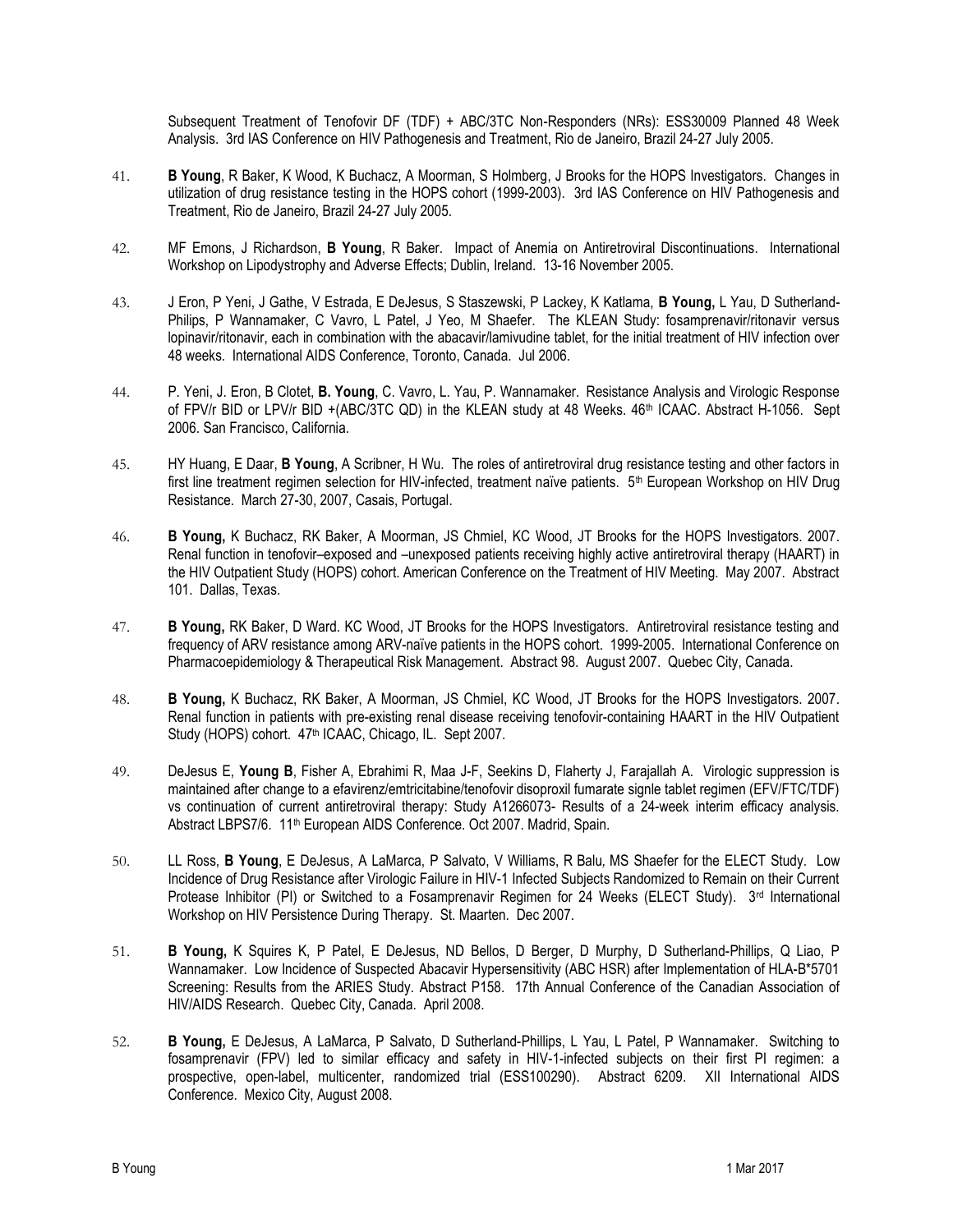- 53. J Campbell, B Young. Utilization of screening colonoscopy in ambulatory HIV-infected patients. Abstract 629. XII International AIDS Conference. Mexico City, August 2008.
- 54. P Wannamaker, S Mallal, E Phillips, B Young, C Bothers, D Sutherland-Phillips, D Thornborn, M Schaefer. HLA B\*5701 screening reduces abacavir hypersensitivity reactions (ABC HSR); multiple lines of evidence to establish a new standard of care. Abstract 629. XII International AIDS Conference. Abstract 9245. Mexico City, August 2008.
- 55. B Young, K Squires K, P Patel, E DeJesus, ND Bellos, D Berger, D Murphy, D Sutherland-Phillips, Q Liao, P Wannamaker. Low Incidence of Suspected Abacavir Hypersensitivity (ABC HSR) after Implementation of HLA-B\*5701 Screening: Results from the ARIES Study. Abstract 95E. 37<sup>th</sup> Annual Meeting of the American College of Clinical Pharmacology. Louisville, Kentucky. October 2008.
- 56. E DeJesus, B Young, Fisher A, Ebrahimi R, Maa J-F, Seekins D, Flaherty J, Farajallah A. Simplification of Antiretroviral Therapy (ART) with Efavirenz (EFV)/Emtricitabine (FTC)/Tenofovir DF (TDF) Single-Tablet-Regimen vs. Continued Unmodified ART in Virologically-Suppressed, HIV-1-Infected Patients. Abstract 3037. ICAAC/IDSA, Washington DC. October 2008
- 57. B Young, K Smith, P Patel, M. Markowitz, D Berger, P Wannamaker, L. Yau, and C. Vavro. Characterization of Virologic Failure (VF) Over 96 Weeks by Drug Resistance and Antiviral Response in ART Naïve Patients Receiving Abacavir/Lamivudine (ABC/3TC) or Tenofovir/Emtricitabine (TDF/FTC) Each with Lopinavir/Ritonavir QD in the HEAT Study. Abstract H-1333. ICAAC/IDSA, Washington DC. October 2008.
- 58. B Young, R Baker, K Wood, K Buchacz, JT Brooks for the HOPS Investigators. Trends in genotypic testing among HIV-infected persons in the HOPS cohort in the United States, 1999-2006. ICAAC/IDSA, Washington DC. October 2008.
- 59. K Squires, B Young, P Patel, E DeJesus, ND Bellos, D Berger, D Murphy, D Sutherland-Phillips, Q Liao, P Wannamaker. Atazanavir/ritonavir+ abacavir/lamivdine (ABC/3TC) in antiretroviral (ART) naïve HIV-1 infected HLA-B\*5701 negative subjects demonstrate efficacy and safety: the ARIES trial. Abstract H-1250a. ICAAC/IDSA, Washington DC. October 2008.
- 60. C Cohen, E DeJesus, L Lamarca, B Young, D Sutherland-Phillips, L Dix, L Patel, C Valvo, P Wannamaker, M Shaefer. Switching from a 200mg-ritonavir-boosted fosamprenavir regimen to a 100 mg RTV-boosted FPV regimen vields similar efficacy and safety. ICAAC/IDSA, Washington DC. October 2008.
- 61. B Young, E DeJesus, JO Morales-Ramirez, R Ebrahim, JF Maa, D McColl, A Farajallah, D Seekins, J Flaherty. Simplification of Antiretroviral Therapy (ART) with Efavirenz (EFV)/Emtricitabine (FTC)/Tenofovir DF (TDF) Single-Tablet-Regimen vs. Continued Unmodified ART in Virologically Suppressed, HIV-1-Infected Patients. Abstract P061. 9th International Congress on Drug Therapy in HIV Infection. Glasgow, Scotland. November 2008.
- 62. J Eron, J Andrande, R Zajdenverg, C Workman, D Cooper, B Young, X Xu, B-Y Nguyen, R Leavitt, P Sklar. Switching from stable lopinavir/ritonavir-based to raltegravir-based combination antiretroviral therapy resulted in superior lipid profile at week 12 but did not demonstrate non-inferior virologic efficacy at week 24. Abstracts, Conference on Retroviruses and Opportunistic Infections. Feb 2009. Montreal, Canada.
- 63. Novak RM, Richardson JT, Buchacz K, Chmiel JS, Durham M, Palella FJ, Wendrow A, Wood K, Young B, Brooks JT and the HOPS Investigators. Risk Factors for and Manifestations of Immune Restoration Inflammatory Syndrome (IRIS) in the HIV Outpatient Study (HOPS), 1996-2007. 13th International Workshop on HIV observational databases in Lisbon, March 2009.
- 64. J Campbell, AL Ruano, DL Estrado, B Samayoa, E Arathoon, B Young. Adherence to antiretroviral therapy in an urban, free-care HIV clinic in Guatemala City, Guatemala. 4<sup>th</sup> International Conference on HIV Treatment Adherence. Miami, Florida. Abstract 0272. April 2009.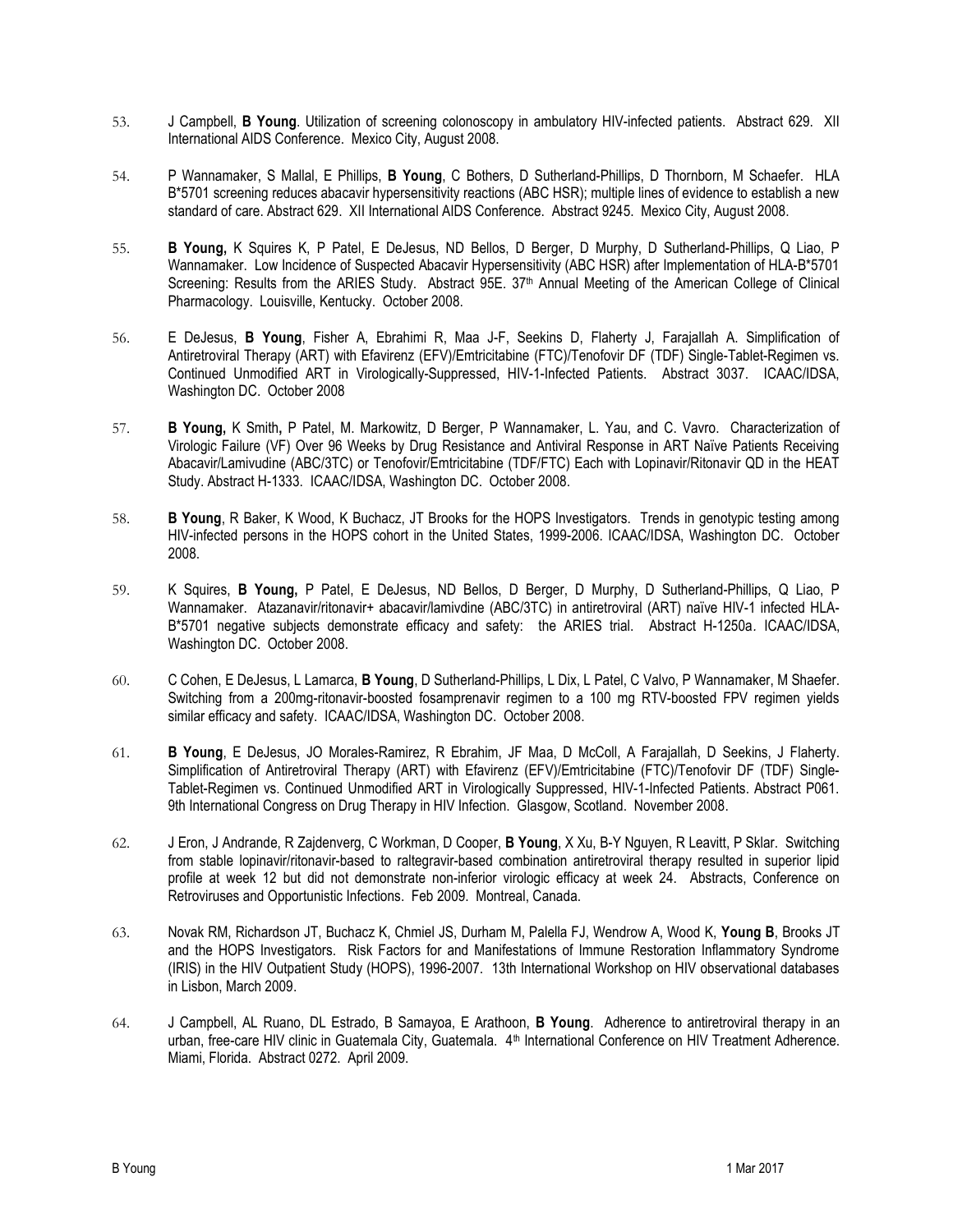- 65. DeJesus E, Young B, Fisher A, Ebrahimi R, Maa J-F, Seekins D, Flaherty J, Farajallah A. Simplification of Antiretroviral Therapy (ART) with Efavirenz (EFV)/Emtricitabine (FTC)/Tenofovir DF (TDF) Single-Tablet-Regimen vs. Continued Unmodified ART in Virologically-Suppressed, HIV-1-Infected Patients. 18th Annual Conference of the Canadian Association of HIV/AIDS Research. April 2009.
- 66. K Squires, B Young, E DeJesus, N Bellos, D Murphy, D Sutherland-Phillips, H Zhao, L Patel, L Ross, P Wannamaker, M Shaefer. Similar efficacy and tolerability of atazanavir (ATV) compared to ATV/ritonavir (RTV, r), each in combination with abacavir/lamivudine (ABC/3TC), after initial supression with ABC/3TC + ATV/r in HIV-1 infected patients: 84 week results of the ARIES trial. 5th International AIDS Society Conference on HIV Pathogenesis, Treatment, and Prevention. Abstract WELBB103. Cape Town, South Africa. July 2009.
- 67. B Young, T Vanig, E DeJesus, T Hawkins, M St. Clair, L Lau, B Ha and the SHIELD study investigators. Framingham Risk and Lipoprotein Changes after 24 weeks of Treatment with Abacavir/Lamivudine (ABC/3TC) and Raltegravir (RAL) in Antiretroviral (ARV) Naive HIV-1 Infected Subjects. 11th International Workshop on Adverse Drug Reactions and Co-morbidities in HIV. Philadelphia, Pennsylvania. October 2009.
- 68. B. Young, T. Vanig, E. DeJesus, T. Hawkins, M. St. Clair, L. Yau, B. Ha, and the SHIELD study team. A pilot study of abacavir/lamivudine (ABC/3TC) and raltegravir (RAL) in antiretroviral naïve HIV-1 infected subjects. 12th European AIDS Conference. Cologne, Germany. November 2009.
- 69. C Dao, B Young, K Buchacz, R Baker, JT Brooks. Higher and Increasing Rates of Fracture among HIV-infected Persons in the HIV Outpatient Study (HOPS) Compared to the General U.S. Population, 1994-2008. Abstract 128. 17th Conference on Retroviruses and Opportunistic Infections. San Francisco, California. February 2010.
- 70. LL Ross, K Squires, B Young, E Dejesus, N Bellos, D Murphy, A Rachlis, H Zhao, L Patel, P Wannamaker and M Shaeffer. Genotypic Screening Impact in ARIES [Atazanavir (ATV) + Ritonavir (/r)+Abacavir/Lamivudine (ABC/3TC) for 36 Weeks Followed By Randomization to ATV+ABC/3TC or ATV/r + ABC/3TC for 48 Wks in HIV-infected, ART Naïve Patients]: Low Rates of Virologic Failure. 19<sup>th</sup> Annual Canadian Conference on HIV/AIDS Research. 13-19 May, 2010. Saskatoon, Canada.
- 71. S Fransen, B Young, KS Greenberg, A Thomas, S Martens, M St Clair, CJ Petropoulos, B Ha. Transmission of integrase strand-transfer inhibitor multi-drug resistant HIV: case report and natural history of response to raltegravircontaining antiretroviral therapy. Abstract 56. International HIV and hepatitis drug resistance workshop and curative strategies. Dubrovnik, Croatia. 8-12 June 2010.
- 72. B Clotet, C Katlama, J Lalezari, B Young, J Huang, M Underwood, M Ait-Khaled, G Nichols. HIV integrase resistance profiles and S/GSK1349572 baseline phenotypic susceptibility for subjects experiencing virologic failure on raltegravir (RAL) and enrolling in the VIKING phase IIb pilot study (ING112961). Abstract 50. International HIV and hepatitis drug resistance workshop and curative strategies. Dubrovnik, Croatia. 8-12 June 2010.
- 73. B Young, S Fransen, KS Greenberg, A Thomas, S Martens, M St Clair, CJ Petropoulos, B Ha. Transmission of integrase strand-transfer inhibitor multi-drug resistant HIV: case report and natural history of response to raltegravircontaining antiretroviral therapy. XVIII International AIDS Conference. Vienna, Austria. 18-23 July 2010.
- 74. B Young, T. Vanig, E. DeJesus, T. Hawkins, M. St. Clair, L. Yau, B. Ha, and the SHIELD study team. A pilot study of abacavir/lamivudine (ABC/3TC) and raltegravir (RAL) in antiretroviral naïve HIV-1 infected subjects. Abstract TUPE0163. XVIII International AIDS Conference. Vienna, Austria. 18-23 July 2010.
- 75. S. Brewer, A Jienbekova, R Maxudov, V Fuller, B Young. Combining Tradition & Innovation to Improve Professional Capacity in Central Asia. XVIII International AIDS Conference. Vienna, Austria. 18-23 July 2010.
- 76. V Tye, A Kutmanova, B Young. Initial antiretroviral therapy administration in Kyrgyzstan (2005-2008). Abstract CDB0162. XVIII International AIDS Conference. Vienna, Austria. 18-23 July 2010.
- 77. J Arribas, A Lazzarin, F Raffi, A Rakhmanova, G Richmonds, J Rockstroh, J van Lunzen, B Young, S Almond, C Bothers, S Min, G Nichols for the extended SPRING-1 team. Once-daily S/GSK1349572 as part of combination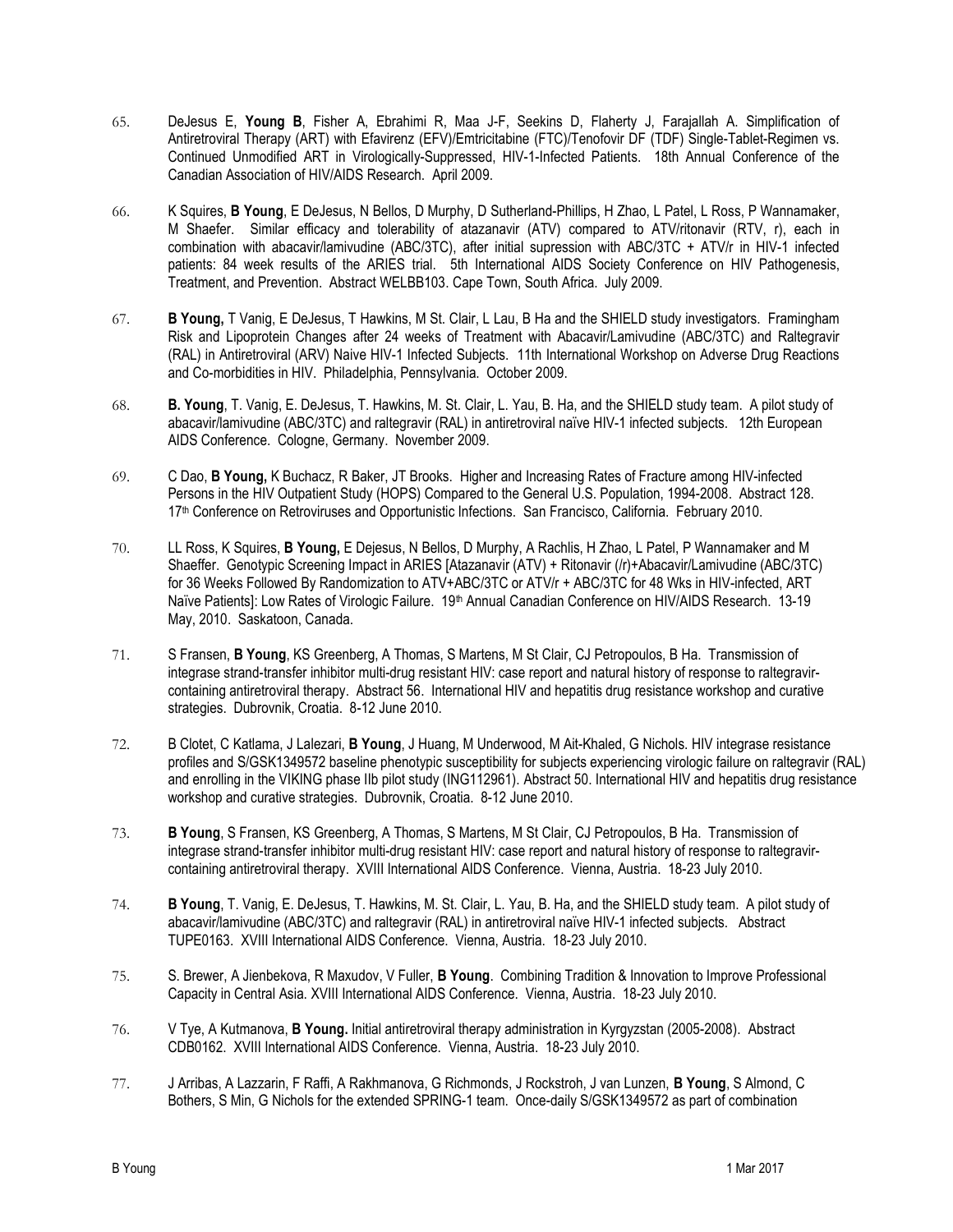therapy in antiretroviral naïve adults: Rapid and potent antiviral responses in the interim 16-week analysis from the SPRING-1 (ING1 12276). XVIII International AIDS Conference. Vienna, Austria. 18-23 July 2010.

- 78. K Squires, E DeJesus, N Bellos, D Ward, D Murphy, B Young, H Zhao, L Patel, L Ross, P Wannamaker, M Shaefer. Similar efficacy and tolerability of atazanavir (ATV) compared to ATV/ritonavir (RTV, r), each in combination with abacavir/lamivudine (ABC/3TC), after initial supression with ABC/3TC + ATV/r in HIV-1 infected patients: 120-week results of the ARIES trial. Abstract H-204. 50<sup>th</sup> ICAAC, Boston, Massachusetts. 12-15 September 2010.
- 79. B Young, T Vanig, E DeJesus, T Hawkins, M St. Clair, L Yau, B Ha, and the SHIELD study team. SHIELD: 48 week results of abacavir/lamivudine (ABC/3TC) and raltegravir (RAL) in antiretroviral naïve HIV-1 infected subjects. Abstract 116E. American College of Clinical Pharmacy Annual Meeting, Austin, Texas, United States. October 2010.
- 80. K Buchacz, R Baker, DJ Ward, FJ Palella, JS Chmiel, B Young, BG Yangco, RM Novak, JT Brooks. Frequency of Antiretroviral Resistance among ARV-experienced Patients in the HIV Outpatient Study (HOPS): 1999-2008. 15th International Workshop on HIV Observational Databases. Prague, Czech Republic. March 2011.
- 81. LL Ross, K Squires, B Young, E DeJesus, N Bellos, D Murphy, H Zhao, E Blackmon, B Wine, J Horton, M Shaefer. Ultradeep HIV-1 sequencing analysis from subjects experiencing virological failure in the ARIES study: assessment of the impact of low-abundance HIV-1 variants on resistance mutation selection pathways. Abstract 61. Antiviral Therapy 2011; 16 suppl 1:A77. International Workshop on HIV and Hepatitis Virus Drug Resistance and Curative Strategies. Los Cabos, Mexico, 7-11 June 2011
- 82. LL Ross, K Squires, B Young, E DeJesus, N Bellos, D Murphy, H Zhao, E Blackmon, B Wine, J Horton, M Shaefer. Pre-therapy detection of transmitted low-abundance HIV-1 resistance mutation-containing variants in antiviral-naïve subjects and implications for subsequent clinical therapy response. Abstract 88. Antiviral Therapy 2011; 16 suppl 1:A109. International Workshop on HIV and Hepatitis Virus Drug Resistance and Curative Strategies. Los Cabos, Mexico, 7-11 June 2011
- 83. K Squires K, B Young, E DeJesus, N Bellos, D Murphy, H Zhao, LL Ross, M Shaefer. Similar efficacy and tolerability of atazanavir (ATV) compared to ATV/ritonavir (RTV), each in combination with abacavir/lamivudine (ABC/3TC), after initial suppression with ABC/3TC + ATV/RTV in HIV-1 infected patients: final (144 weeks) results of the open-label, multicenter, non-inferiority ARIES study. 6th IAS Conference on HIV Pathogenesis, Treatment and Prevention. July 17- 20, 2011. Rome, Italy. Abstract MOPE215.
- 84. B Young, K Squires, LL Ross, L Santiago, L Sloan, H Zhao, B Wine, M Schultz, D Margolis, M Shaefer. Changes in Inflammatory Biomarker Levels, including Lipoprotein-associated Phospholipase A2 (Lp-PLA2) Levels and Correlation with Framingham (FRAM) Risk Scores in Antiretroviral (ART)-Naive Patients through 144 week of Abacavir/Lamivudine (ABC/3TC) Containing Therapy in the Open-label, Multicenter, Non-inferiority ARIES Study. 6th IAS Conference on HIV Pathogenesis, Treatment and Prevention. July 17-20, 2011. Rome, Italy.
- 85. J van Lunzen, F Maggiolo, B Phung, O Tsybakova, B Young, J Gatell, S Almond, M St Clair, C Brothers, S Min. Rapid, Robust and Sustained Antiviral Response with Once-daily (QD) Dolutegravir (DTG, S/GSK1349572), a Next Generation Integrase Inhibitor (INI) in Combination Therapy in Antiretroviral-naïve Adults. 48 Week Results from SPRING-1 (ING112276). 6th IAS Conference on HIV Pathogenesis, Treatment and Prevention. July 17-20, 2011. Rome, Italy.
- 86. B Young, T Vanig, E DeJesus, T Hawkins, M St.Clair, B Stancil, B Ha and the SHIELD study team. Long-Term Efficacy and Safety of Abacavir/Lamivudine and Raltegravir in Antiretroviral-Naïve HIV-1 Infected Subjects. 6th IAS Conference on HIV Pathogenesis, Treatment and Prevention. July 17-20, 2011. Rome, Italy. Abstract CDB276
- 87. L Ross, K Squires, B Young, E Dejesus, N Bellos, D Murphy, H Zhao, B Wine, J Horton, M Shaefer. Pre-therapy detection of transmitted low-abundance HIV-1 resistance mutation-containing variants in antiviral-naïve subjects and implications for subsequent clinical therapy response. 51<sup>th</sup> ICAAC, Chicago, Illinois. 17-20 September 2011. Abstract H2-796.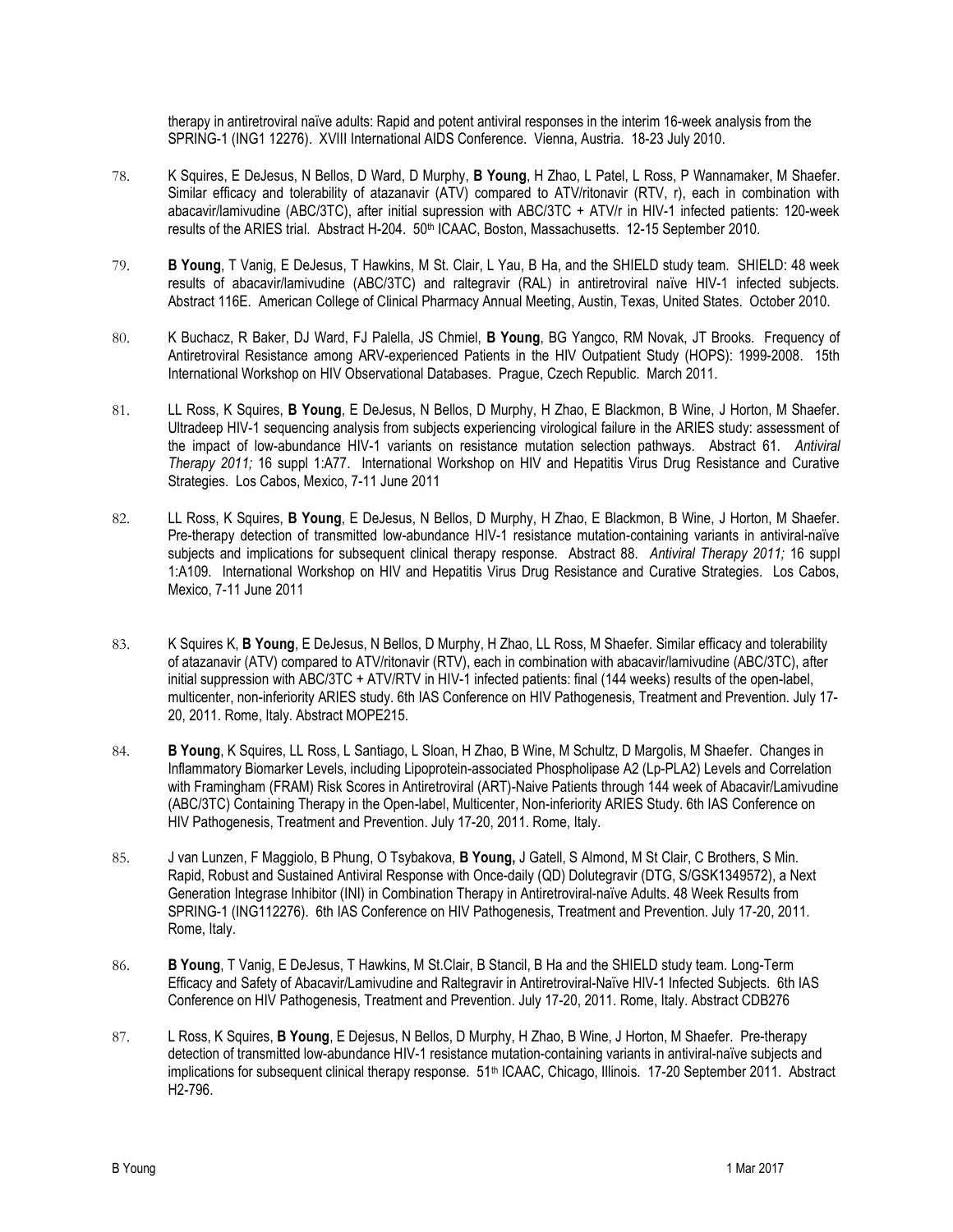- 88. L Ross, K Squires, B Young, E Dejesus, N Bellos, D Murphy, H Zhao, B Wine, J Horton, M Shaefer. Comparison of population genotype and ultradeep sequencing results from subjects with virologic failure in ARIES: Impact of lowabundance HIV variants on outcome. 51<sup>th</sup> ICAAC, Chicago, Illinois. 17-20 September 2011. Abstract H2-797.
- 89. B Young, KE Squires, K Tashima, K Henry, S Schneider, A LaMarca, HH Zhao, LL Ross, MS Shaefer for the ARIES Study Team. Estimated glomerular filtration rate (eGFR) through 144 weeks on therapy in HIV-infected subjects receiving atazanavir/ritonavir and abacavir/lamivudine or simplified to unboosted atazanavir/abacavir/lamivudine. Abstract PO34. 14th International Workshop on Comorbidities and Adverse Drug Reactions in HIV. July 19-21, 2012; Washington DC.
- 90. E Tedaldi, J Richardson, B Young, JS Chmiel, MD Durham, JT Brooks, K Buchacz, and the HOPS Investigators. Do patients achieve a minimal standard of continuous HIV care: analyses from a multisite US cohort. XIX International AIDS Conference (AIDS 2012). Washington D.C., 22-27 July 2012. Poster WEPE120
- 91. L Battalora, J Spears, **B Young.** HIV and Aging: An Evolving Challenge for the Oil and Gas Industry. SPE/APPEA International Conference on Health, Safety and Environment in Oil and Gas Exploration and Production (2012 HSE), 11-13 September 2012. Perth, Australia.
- 92. K Buchacz, B Young, FJ Palella, C Armon, JT Brooks for the HIV Outpatient Study Investigators. Trends in genotypic testing use and results among antiretroviral-naïve patients in the HIV Outpatient Study. 20<sup>th</sup> Conference on Retroviruses and Opportunistic Infections. 3-6 March 2013, Atlanta, Georgia. Abstract 615.
- 93. L Battalora, K Buchacz, C Armon, ET Overton, J Hammer, P Patel, JS Chmiel, TJ Bush, JT Brooks, B Young, the HIV Outpatient Study (HOPS), SUN Study Investigators. Low bone mineral density is associated with increased risk of incident fracture in HIV-infected adults. 14<sup>th</sup> European AIDS Conference. October 2013, Brussels, Belgium. Antiviral Therapy 2013;18 Suppl 3:A24.
- 94. L Battalora, K Buchacz, C Armon, ET Overton, J Hammer, P Patel, JS Chmiel, TJ Bush, JT Brooks, B Young, the HIV Outpatient Study (HOPS), SUN Study Investigators. New Fracture Risk and FRAX 10-Year Probability of Fracture in HIV-infected Adults. 21st Conference on Retroviruses and Opportunistic Infections. Boston, Massachusetts. March 2014.
- 95. L Battalora, K Buchacz, C Armon, ET Overton, J Hammer, P Patel, JS Chmiel, TJ Bush, JT Brooks, B Young, the HIV Outpatient Study (HOPS), SUN Study Investigators. Low bone mineral density is associated with increased risk of incident fracture in HIV-infected adults. 21<sup>st</sup> Conference on Retroviruses and Opportunistic Infections. Boston, Massachusetts. March 2014.
- 96. L Battalora, K Buchacz, C Armon, ET Overton, J Hammer, P Patel, JS Chmiel, TJ Bush, JT Brooks, B Young, the HIV Outpatient Study (HOPS), SUN Study Investigators. New Fracture Risk and FRAX 10-Year Probability of Fracture in HIV-infected Adults. International Society of Pharmacoeconomics and Outcomes Research 19<sup>th</sup> International Meeting. Montreal, Quebec, Canada May 2014.
- 97. L Battalora, K Buchacz, C Armon, ET Overton, J Hammer, P Patel, JS Chmiel, TJ Bush, JT Brooks, B Young, the HIV Outpatient Study (HOPS), SUN Study Investigators. Low bone mineral density is associated with increased risk of incident fracture in HIV-infected adults. International Society of Pharmacoeconomics and Outcomes Research 19<sup>th</sup> International Meeting. Montreal, Quebec, Canada May 2014.
- 98. B Young, M Kurian, I Sidibe, JSG Montaner, J Zuniga. Global Clinician Perceptions of Antiretroviral Therapy (ART): Results of a 2014 IAPAC/IAS Clinician Survey. 20<sup>th</sup> International AIDS Conference. Melbourne, Australia. 20-25 July 2014.
- 99. B Young, M Kurian, I Sidibe, JSG Montaner, J Zuniga. Global Clinician Perceptions of Treatment as Prevention (TasP): Results of a 2014 IAPAC/IAS Clinician Survey. 20th International AIDS Conference. Melbourne, Australia. 20- 25 July 2014.